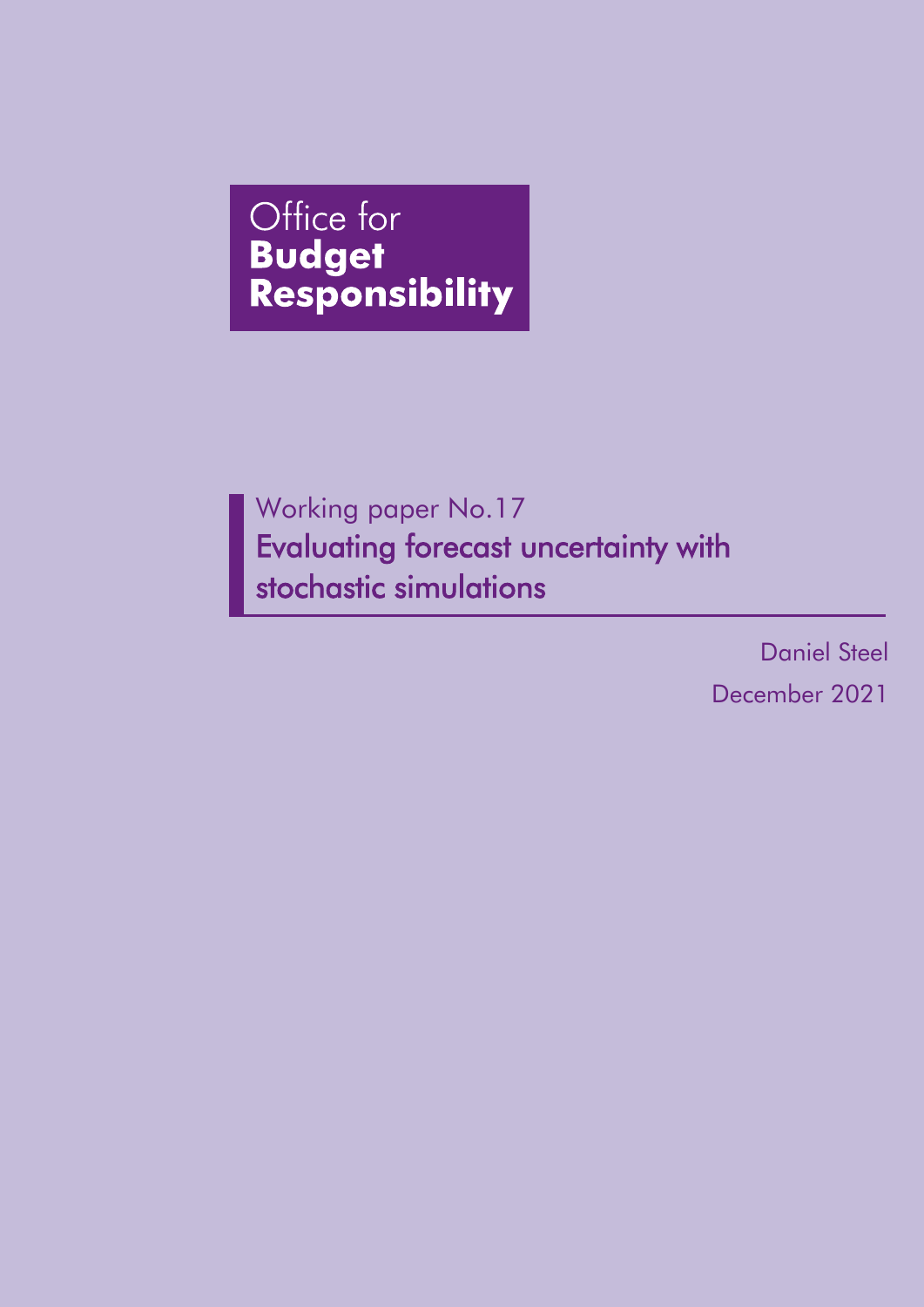## **Evaluating forecast uncertainty with stochastic simulations**

Daniel Steel

Office for Budget Responsibility

#### Abstract

*Currently at the OBR we use a variety of approaches to illustrate uncertainty around our central forecasts. This paper adds stochastic simulations to our toolkit. It sets out our approach to generate forecast distributions for variables of interest, particularly debt-to-GDP, which involves a vector autoregression (VAR) model to which we append a debt accumulation identity. This approach has several advantages over our current historical forecast error approach including allowing us to capture a longer and therefore potentially more representative history of shocks affecting the UK economy. It also allows us to assess the probability of meeting a wider variety of fiscal rules, both individually and jointly. We plan to use this as our primary approach in the future for generating fan charts and assessing fiscal rules.* 

I would like to thank the members of the Budget Responsibility Committee Charlie Bean, Andy King, and Richard Hughes, and Office for Budget Responsibility colleagues Edward Robson, Edward Egan, Rosie Colthorpe, Tom Wickstead, Rohan Sheth, Harriet Brown and Kate Hall-Strutt for their comments and invaluable contributions to this paper.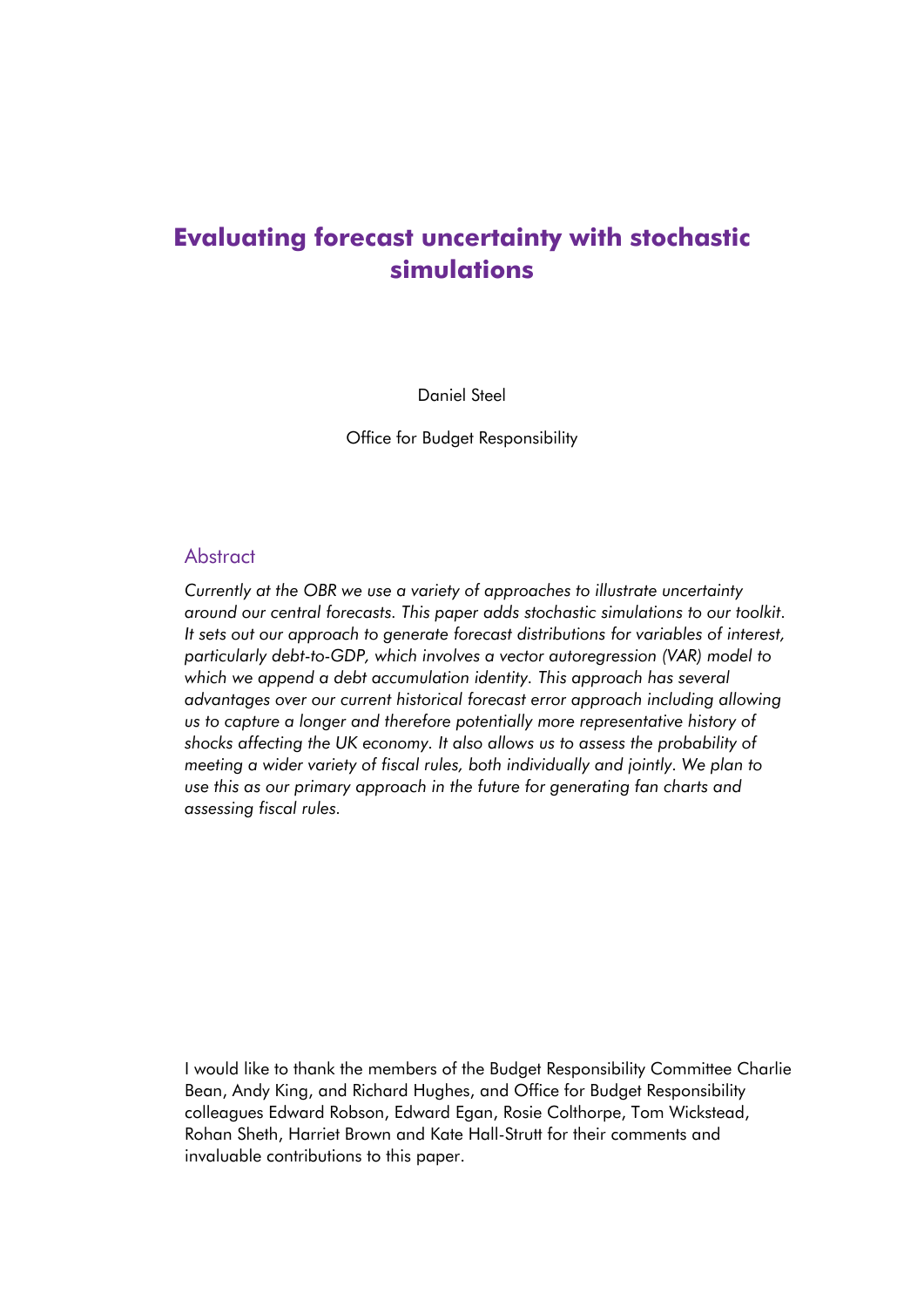# **1 Introduction and summary**

- 1.1 At least twice a year the OBR publishes a set of central (strictly speaking median) forecasts for the economy and public finances in our *Economic and fiscal outlooks* (*EFO*). These central forecasts invariably turn out to be wrong to some degree – in the case of shocks like the pandemic, to a substantial degree – so we regularly evaluate the sources of those errors in our annual *Forecast evaluation reports*. But rather than focus solely on our central forecasts, it can be more useful to think of a distribution of possible future outcomes with the eventual outturn being just one possible realisation.
- notably public sector net debt (PSND), which is a natural outgrowth of this approach. Using 1.2 Currently at the OBR we use a variety of approaches to illustrate the uncertainty around our central forecast, including fan charts based on historical errors. In this paper we describe the use of stochastic simulations to generate forecast distributions for variables of interest, stochastic simulations instead for fan charts, a method already used by organisations such as the IMF, has several advantages which include:
	- allowing us to capture a longer and potentially more representative history of shocks affecting the UK economy;
	- ensuring greater consistency between fan charts for different variables;
	- enabling us to produce a meaningful PSND fan chart for the first time;
	- allowing us to pick out specific outcomes for further examination;
	- and letting us assess a wider variety of fiscal rules, both individually and jointly.
- 1.3 As the first step in our stochastic simulation approach, we estimate a simple vector autoregression (VAR) model including the key drivers of PSND (such as the budget deficit, economic activity and interest rates), to which we append the debt accumulation identity that relates those drivers to PSND as a share of GDP. This structure can then be used to trace through the consequences of a shock to these variables, so producing a simulation. We draw our shocks from the vectors of historical residuals in the VAR (the estimated equations of the VAR do not fit exactly, leaving an unexplained 'residual'). Consequently, our simulations match the historical distribution of the residuals, including any skewness and 'fat tails', as well as replicating the empirical correlations between them. We repeat the process of drawing shocks and feeding them through the model thousands of times, with the thousands of simulations produced providing probability distributions for each variable that are consistent with the historical distribution of shocks affecting the UK economy.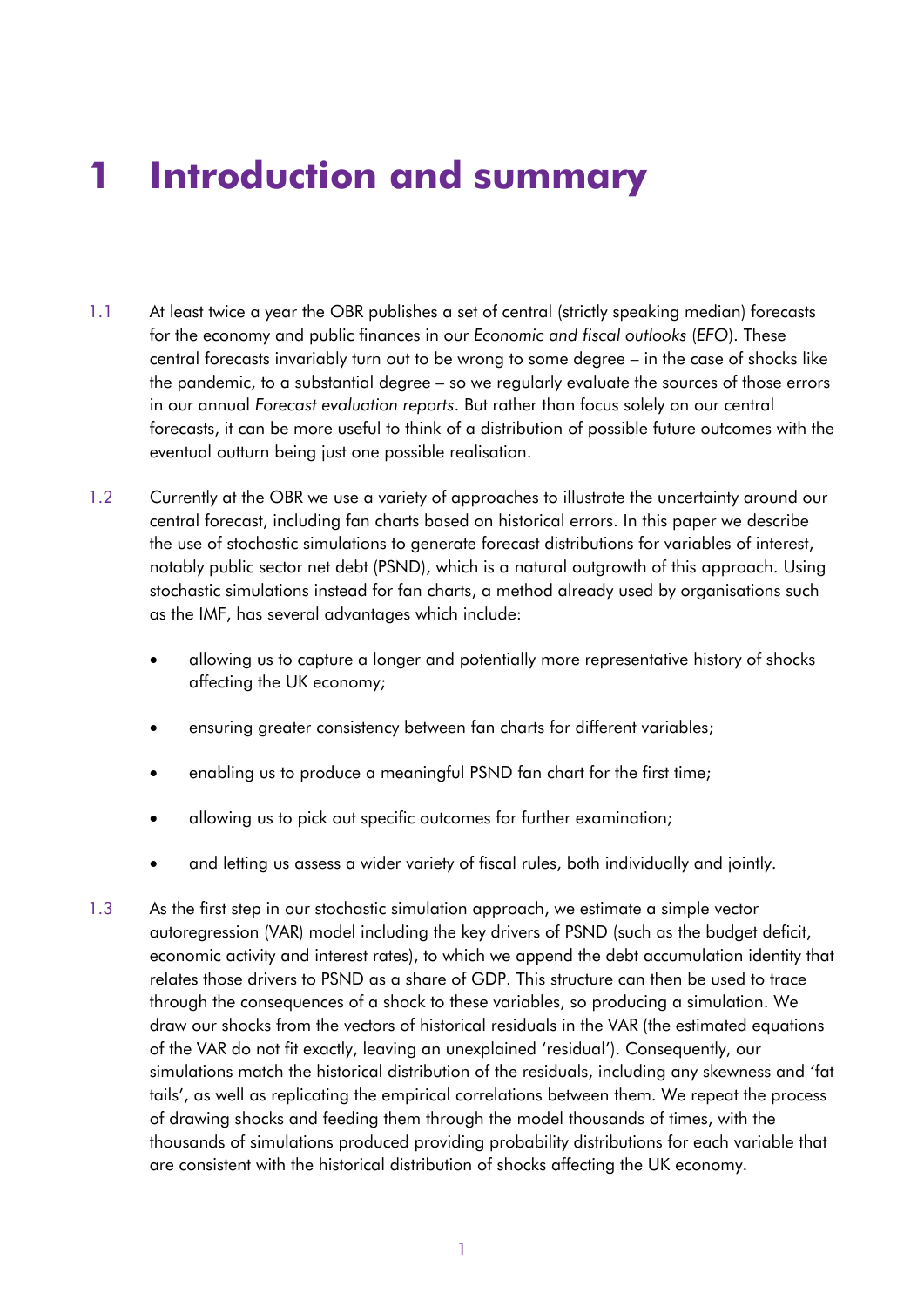- 1.4 In Box 4.2 in our October 2021 *EFO* we provided some initial results using stochastic simulations to assess the uncertainty surrounding the Government's proposed new fiscal targets, the derivation of which is described more fully in this working paper. Those results suggest that, on existing policies, there is a 54 per cent chance that PSND (excluding the Bank of England) falls as a share of GDP in 2024-25 (three years ahead from the date of that forecast) and a 61 per cent chance that the current budget is in surplus in 2024-25. These percentages are similar to those generated based on historical forecast errors, but yield wider distributions that likely better reflect the uncertainty around our central forecasts. We believe the stochastic simulation approach set out in this paper is now sufficiently developed for us to employ it in future *EFO*s as our primary method for calibrating fan charts and assessing fiscal rules. We nevertheless expect to continue to refine the approach in the future.
- 1.5 This paper is structured as follows:
	- Chapter 2 describes how we currently portray the uncertainty around our central forecasts;
	- Chapter 3 describes the general approach of stochastic debt simulations, how they are carried out by other organisations, and the specific details of our approach; and
	- Chapter 4 describes the data used, the empirical results, and the use of stochastic simulations to assess the Government's fiscal rules.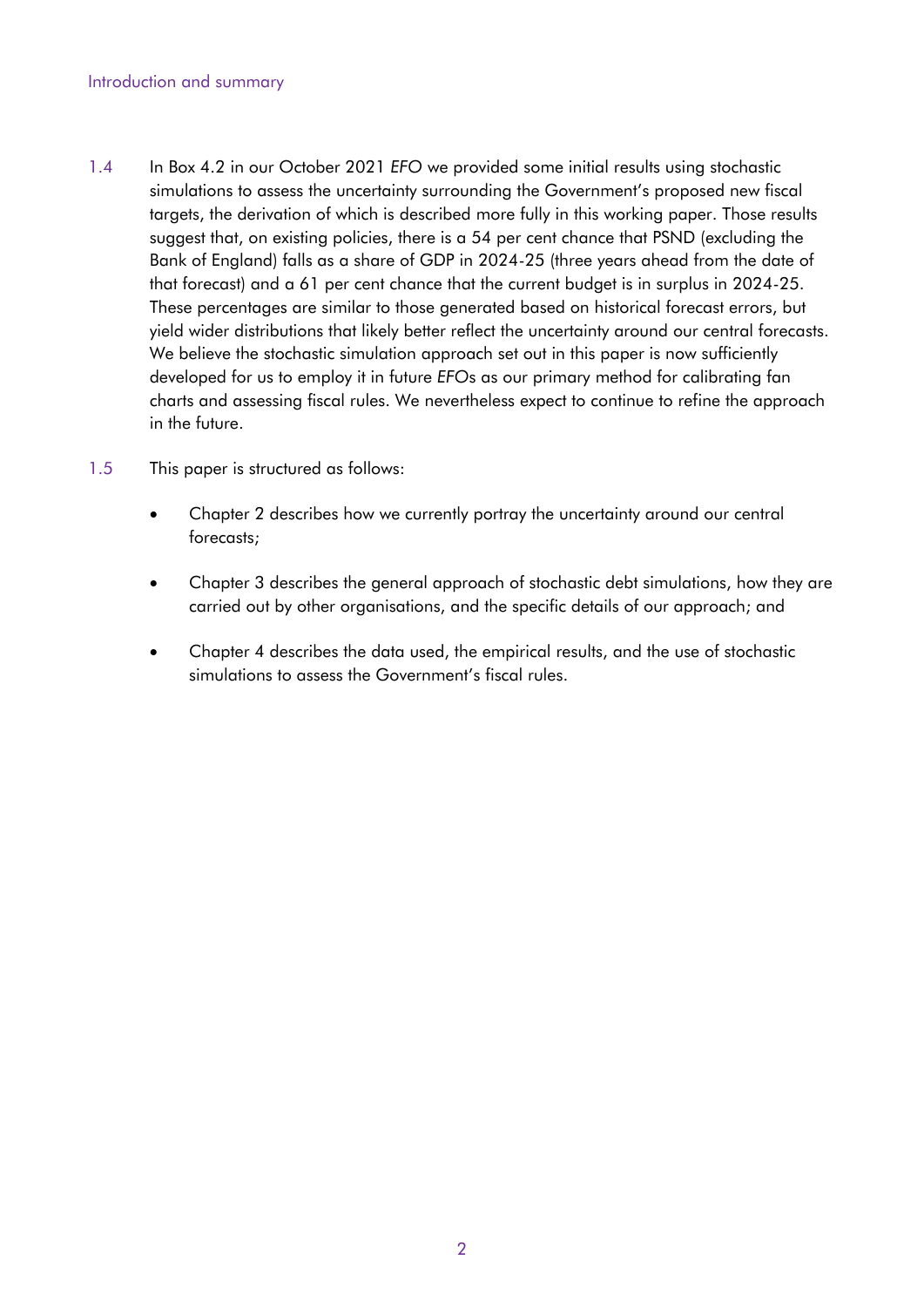# **2 How we currently depict uncertainty**

- 2.1 In every *Economic and fiscal outlook* (*EFO*) we stress the uncertainty around our central forecasts for the economy and public finances. We do this in several ways, including:
	- looking at past uncertainty, via historical comparisons;
	- using probabilistic fan charts based on historical forecast errors for key macroeconomic and fiscal aggregates;
	- making comparisons between our forecasts and those of other external forecasters;
	- undertaking sensitivity analysis, to examine the fiscal implications of shocks to individual forecast determinants; and
	- exploring the fiscal implications of a plausible combination of shocks to multiple forecast determinants via scenarios.

#### Historical comparisons

- 2.2 One of the simplest ways to illustrate the potential uncertainty surrounding the fiscal outlook is to examine the variation in long-run time series for key economic and fiscal aggregates. As the Bank of England's *A Millennium of economic data* dataset contains data on public debt and GDP going back over three centuries, we are able to capture a broad range of extreme events such as wars, previous pandemics, and severe economic depressions using this approach.
- 2.3 But historical comparisons provide a relatively crude tool for evaluating uncertainty. The structure of the economy and policy framework have changed dramatically during that period, so the response to a similar event that occurred in the distant past may not prove a good guide to what would happen today. And drawing inferences from the path of borrowing following specific shocks – like the aftermath of the 1918 flu pandemic – has its limitations, due to the different duration, economic impact, and implications for the public finances of the shock and also to other confounding factors (such as the aftermath of the first world war). To assess the uncertainty surrounding our forecasts, additional tools are therefore needed.

#### Fan charts based on historical errors

2.4 Another approach to capturing the uncertainty surrounding our forecasts involves using fan charts. The central forecast we produce is a median forecast, meaning that we expect an equal chance of the outturn eventually being above or below it. Our fan charts show four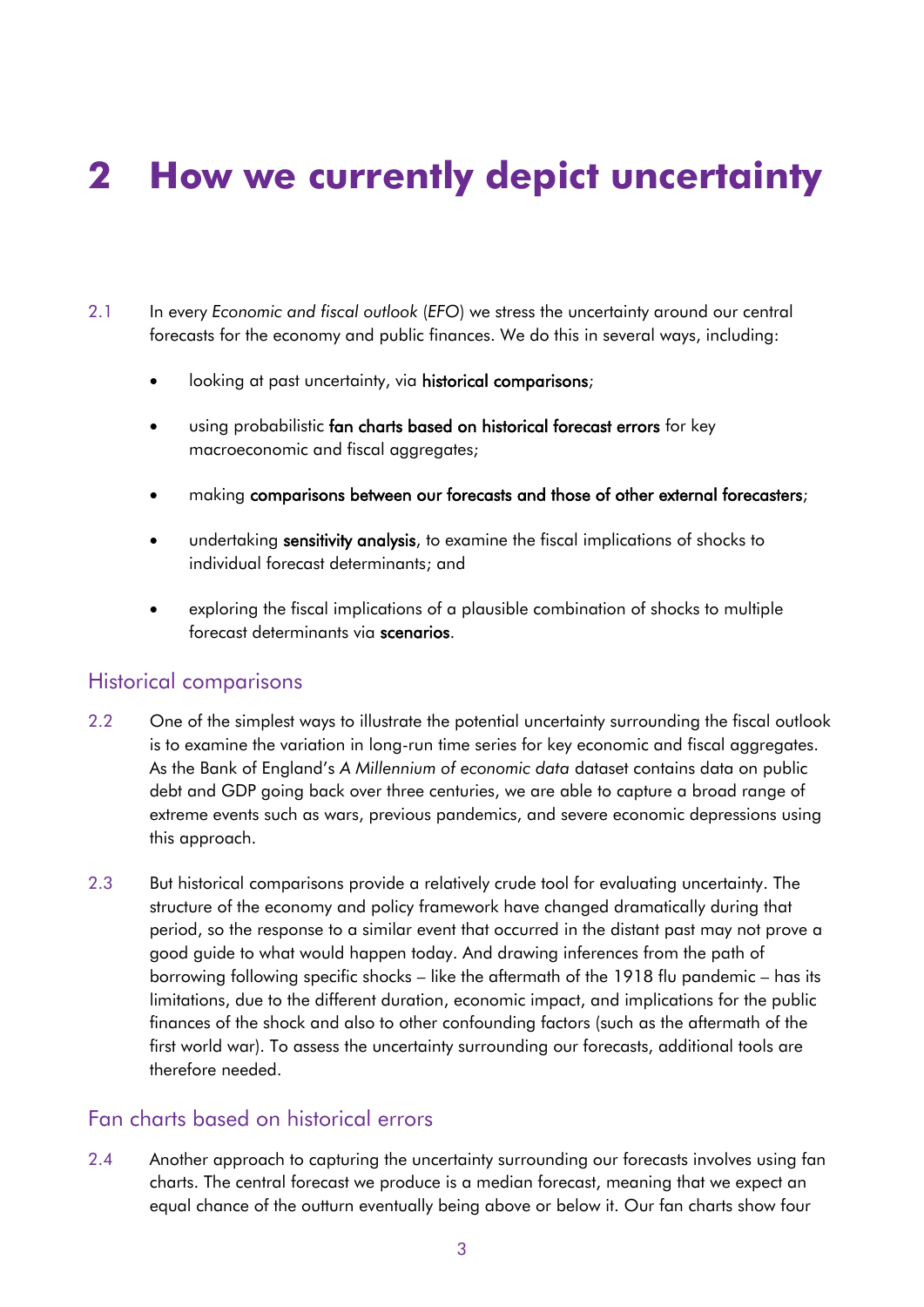bands above and four below this central forecast, each of which represents a 10 per cent probability. So, if they accurately reflected the underlying uncertainty surrounding each central forecast at the time each central forecast was produced, then the outturn would fall within the bands of the fan 80 per cent of the time (and outside them 20 per cent of the time). And as the coronavirus pandemic has illustrated clearly, it is possible for very large shocks to occur from time to time and generate outcomes that lie well outside of our 80 per cent fans (Chart 2.1).





 distribution, by determining the balance of risks, or the extent and degree to which risks are 2.5 To date, our fan charts have been calibrated using historical forecast errors, an approach which assumes future forecasts will be as accurate as past ones. Evidence from historical outturns suggests that adverse shocks (to both GDP and PSNB) are on average larger and therefore lead to larger forecast errors than favourable ones (technically the distribution is 'skewed' in an adverse direction). To capture this property, we generate the fans using a 'two-piece normal' distribution.<sup>1</sup> This distribution effectively splices together halves of two separate normal distributions, both with the same mode, but with different standard deviations.2 These distributions are defined by three parameters: the mode and standard deviation and a skew parameter. The median is then matched to our central forecast. Together, the standard deviation and a measure of skew define the shape of the weighted to the upside or downside.<sup>3</sup>

<sup>1</sup> See Johnson, N., Kotz, S., and Balakrishnan, N., *Continuous univariate distributions, Vol. 1.,* 1994 and OBR, *Briefing paper No. 4 – How* 

*we present uncertainty, June 2012, for further details.*<br><sup>2</sup> This distribution is commonly used by other forecasting institutions, including the Bank of England (for inflation). See, Britton, E., Fisher,

P., and Whitley, J., The Inflation Report projections: understanding the fan chart, Bank of England, 1998.<br><sup>3</sup> As shown in Banerjee, N., and Abhiman, D., Fan chart: methodology and its application to inflation forecasting indicator can be expressed as the difference between the mean and the mode of this distribution.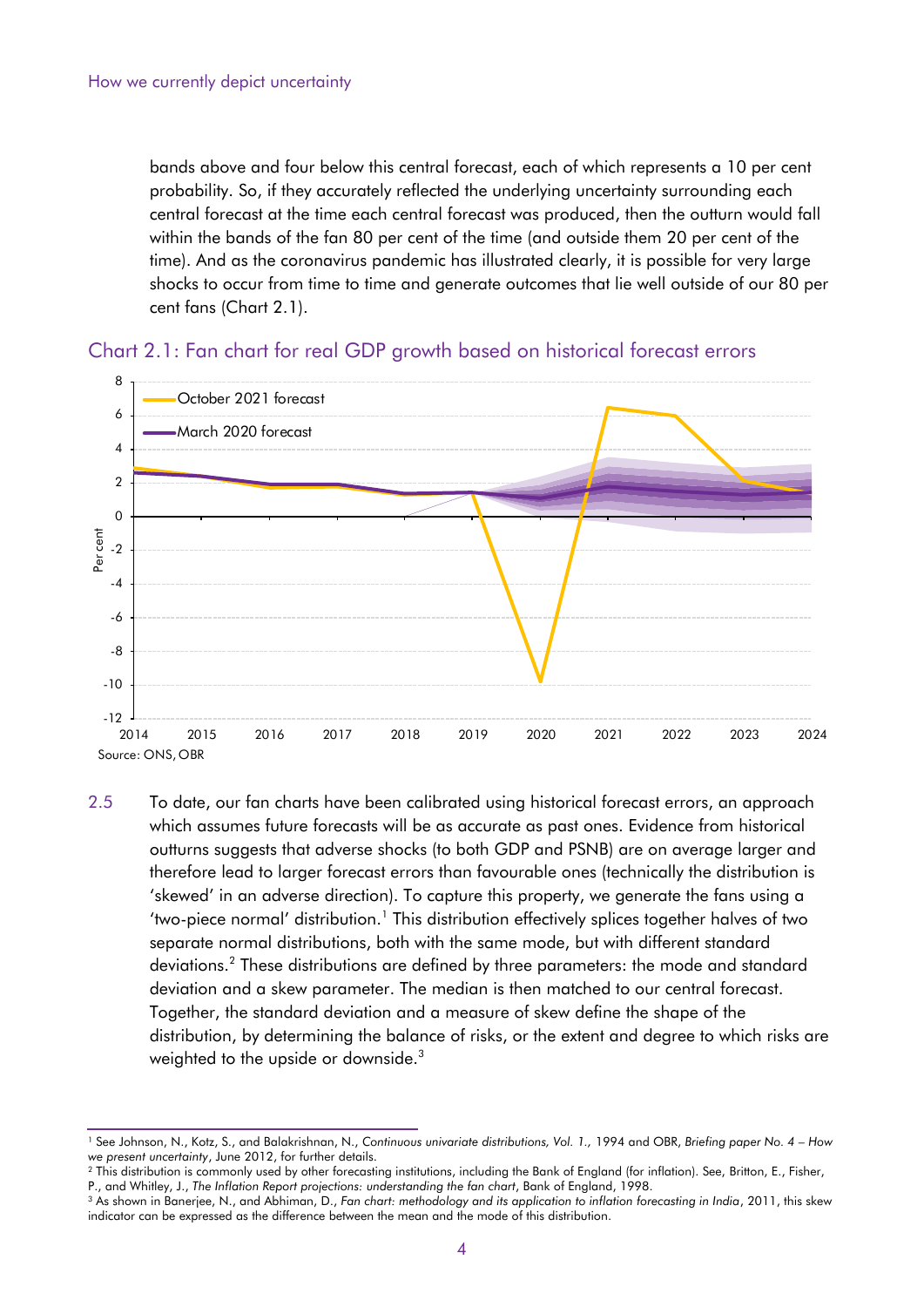- 2.6 As discussed in a previous briefing paper, the errors used to generate the distributions for the real GDP historical-error-based fan charts are derived from official real GDP growth forecasts dating back to 1988.<sup>4</sup> Over much of this period errors have tended to be relatively closely clustered around zero. But forecast errors where the outturn is lower than forecast tend to be larger in magnitude than where the outturn is higher than forecast (as discussed in Annex A of our 2021 *Forecast evaluation report*, the large errors related to the pandemic have recently increased the mean absolute forecast error significantly). This reflects the distribution of growth itself, with the negative deviation from average growth rates during downturns greater than the positive deviation during upswings. As recessions are by their nature difficult to forecast, this negatively skewed distribution of the actual data carries over into an equivalent skewness in the distribution of forecast errors and therefore in the shape of the resulting fan, as shown in Chart 2.1.
- 2.7 We have also regularly used forecast errors for fiscal variables to create fan charts that illustrate the uncertainty surrounding our fiscal forecasts and enable us to assess the probability of the Government meeting its fiscal rules. For instance, for PSNB as a share of GDP, we have been able to use errors relating to forecasts published from 1988 onwards (although for some other fiscal variables only somewhat shorter time series are available).
- 2.8 However, even though it is of great interest to policymakers, to date we have not produced a fan chart for the level of debt-to-GDP. In principle, we could adopt the same historical forecast error approach that we use for PSNB fan charts, but in practice this would require a very long run of history to capture adequately the observed range of shocks to debt-to-GDP. An alternative approach of deriving the distribution of debt shocks indirectly from the distribution of historical forecast errors for annual borrowing – which drive the accumulation of debt – would suffer from the problem that those errors are serially correlated i.e. higher than expected borrowing in one year is often followed by similar errors in the next few years. But it is feasible to derive a debt-to-GDP fan chart indirectly from what we know about the uncertainty surrounding the deficit, by capturing the persistence of shocks to debt directly, via the stochastic simulations approach explained in this paper.
- 2.9 A fan chart surrounding our March 2020 PSNB-to-GDP forecast, produced using the historical forecast errors method described above, is shown in Chart 2.2.<sup>5</sup> It shows that the impact of the pandemic pushed PSNB far outside the range implied as 80 per cent probable by the fan. As adverse shocks like this raise PSNB, the fan has an upward skew (mirroring the downwardly skewed GDP growth errors shown in the fan above – i.e. both are skewed in an adverse direction). In addition, it shows the spread of PSNB errors widening rapidly as the forecast horizon increases past two years. This widening reflects the fact that it is the level of GDP (as opposed to the growth rates shown above) that is the key determinant of the level of PSNB and that, in the absence of policy changes, forecast errors in growth rates are likely to be serially correlated. Countering this, one might expect policymakers to act if

 for other reasons, such as to reflect a more symmetrical degree of uncertainty surrounding cyclically-adjusted fiscal aggregates, or by imposing judgement to ensure the fans widen sufficiently at the forecast horizon to reflect the prevailing degree of uncertainty. <sup>4</sup> OBR, *Briefing paper No. 4 – How we present uncertainty, June 2012.<br><sup>5</sup> Due to difficulties associated with identifying the modal error for PSNB as a share of GDP, a slightly more complicated approach to* producing fan charts was set out in Briefing paper No. 4, and used in some of our *Economic and fiscal outlooks –* this involved using ready reckoners to infer a modal forecast error for PSNB from the modal error for GDP growth. We have also adjusted fiscal fan charts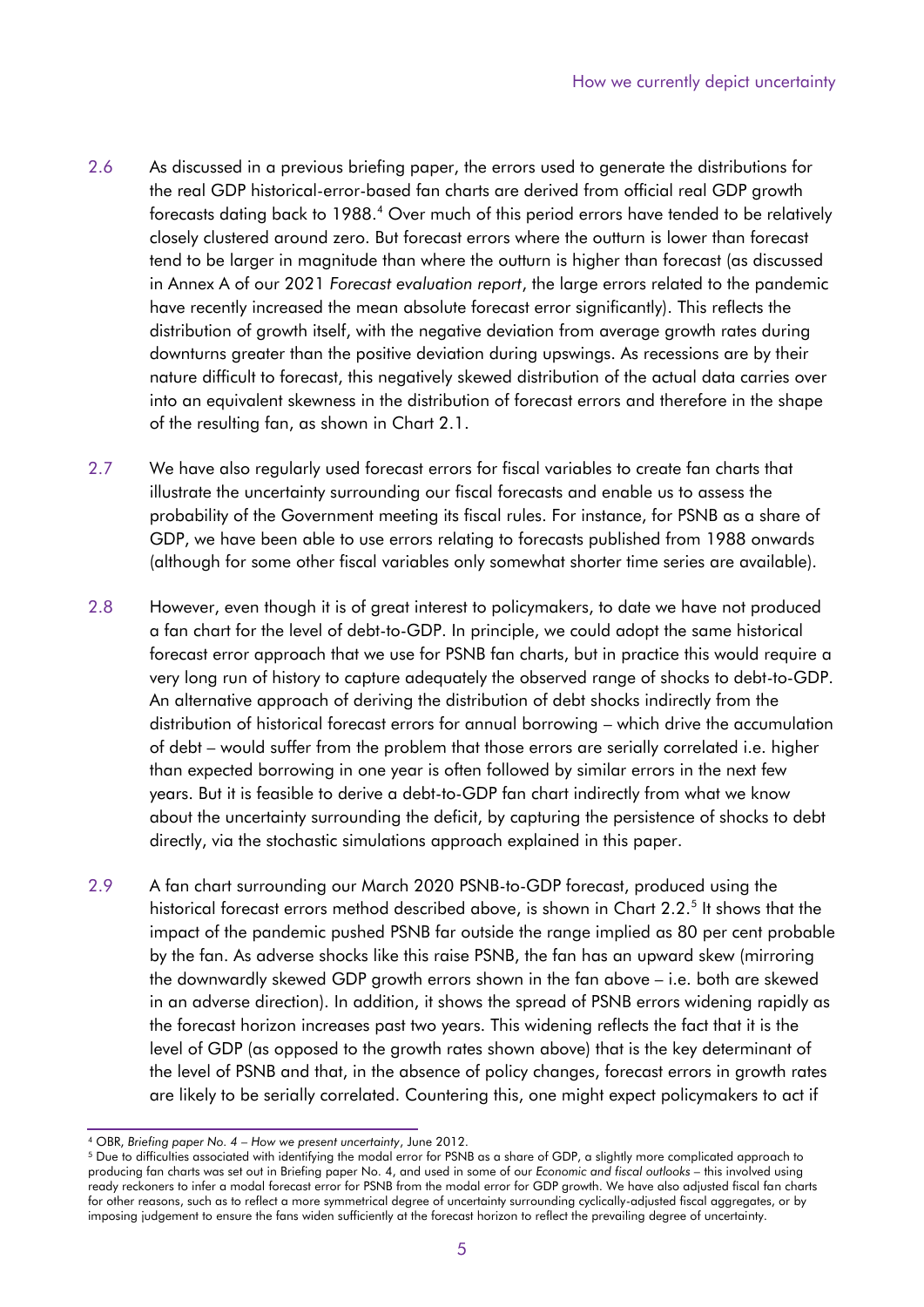borrowing rises sufficiently – and this is likely to prevent the fan from growing too wide. As policy takes time to be implemented this gives the fan a distinctive 'wine bottle' shape over the five-year forecast period.



Chart 2.2: Fan chart for PSNB based on historical forecast errors

### Comparing our forecast with other forecasters

2.10 We regularly include a comparison against external forecasts in our *EFOs*. Looking at the range of forecasts is not a guide to uncertainty around our forecast, as it measures the dispersion of central opinions, while each forecaster will in fact have their own expected distribution around their stated central forecast. So instead these forecast comparisons generally provide a guide to the disagreement between forecasters, usually on a few key judgements made in the central forecast (such as the underlying trend in potential output). It seems plausible, however, that there is more room for disagreement when uncertainty is high than when uncertainty is low. This was evident in the early months of the pandemic with the spread of GDP forecasts for 2020 widening considerably.

#### Sensitivity analysis

2.11 In Chapter 4 of our *EFOs*, we illustrate the effect of individual sources of uncertainty surrounding our forecasts via sensitivity analysis. This approach involves assessing by how much key economic and fiscal judgements would have to vary for the Government to fail its fiscal rules. In our October 2021 *EFO*, we quantified the relatively small changes in potential output, effective interest rates, RPI inflation, and current departmental spending required to wipe out the relatively modest headroom the Government had reserved against its current budget balance target in 2024-25. We also looked at the changes in primary borrowing, nominal GDP growth and interest rates, and financial transactions that would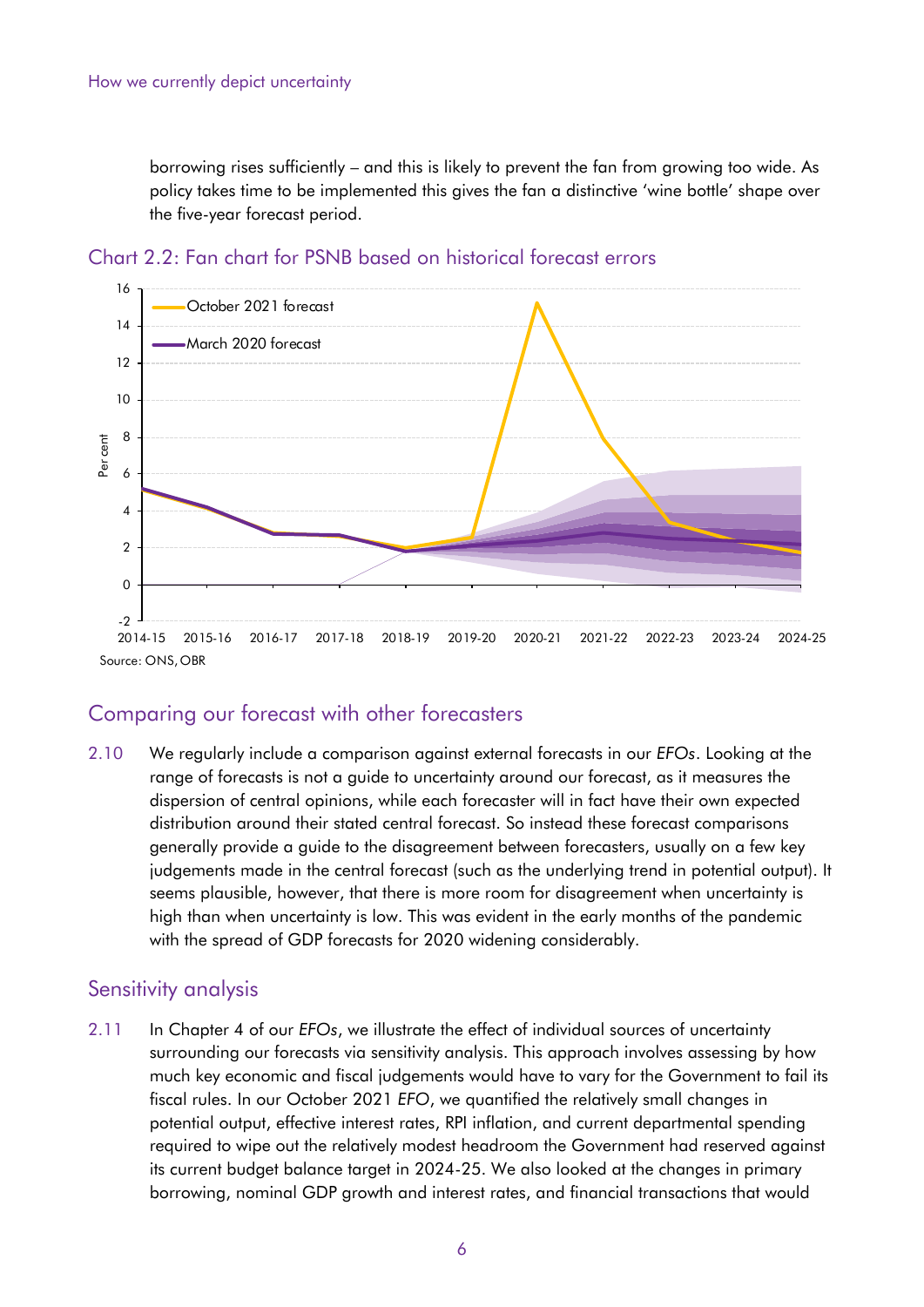prevent it hitting its debt-falling target in the same year. But while this approach usefully illustrates the impact of alternative assumptions, because it does not provide a corresponding distribution for those assumptions, it cannot provide an overall measure of the uncertainty surrounding our forecasts.

#### **Scenarios**

2.12 In our *EFO*s, we normally set out the fiscal implications of some illustrative alternative economic scenarios. These scenarios are also designed to highlight the sensitivity of our central forecast to some of the key judgements underpinning it. To produce the scenarios, we sometimes make use of alternative models, such as our small macroeconomic model, together with stylised assumptions as to how a change in a key assumption (such as trend productivity growth) feeds through into other parts of the economy, and then affects the fiscal forecast.<sup>6</sup> Recent scenarios have included upside and downside coronavirus scenarios in our November 2020 *EFO* (Chart 2.3), and higher and more persistent inflation scenarios in our October 2021 *EFO*. But this approach is subject to the same drawbacks as sensitivity analysis – there is not usually a straightforward way to ascribe probabilities to the scenarios, so interpreting their implications for the uncertainty surrounding the forecast is far from straightforward. In addition, scenarios are relatively resource-intensive to produce, so it is not possible to produce ranges of scenarios that fully encapsulate all the ways outcomes could differ from our central forecast in sufficient detail to be worthwhile at the same time as completing a Budget forecast.



#### Chart 2.3: Coronavirus scenarios for real GDP from our November 2020 *EFO*

<sup>6</sup> Our small macroeconomic model is an updated version of the model presented in Murray, J., *Working paper No. 4 – A small model of the UK economy*, OBR, July 2012.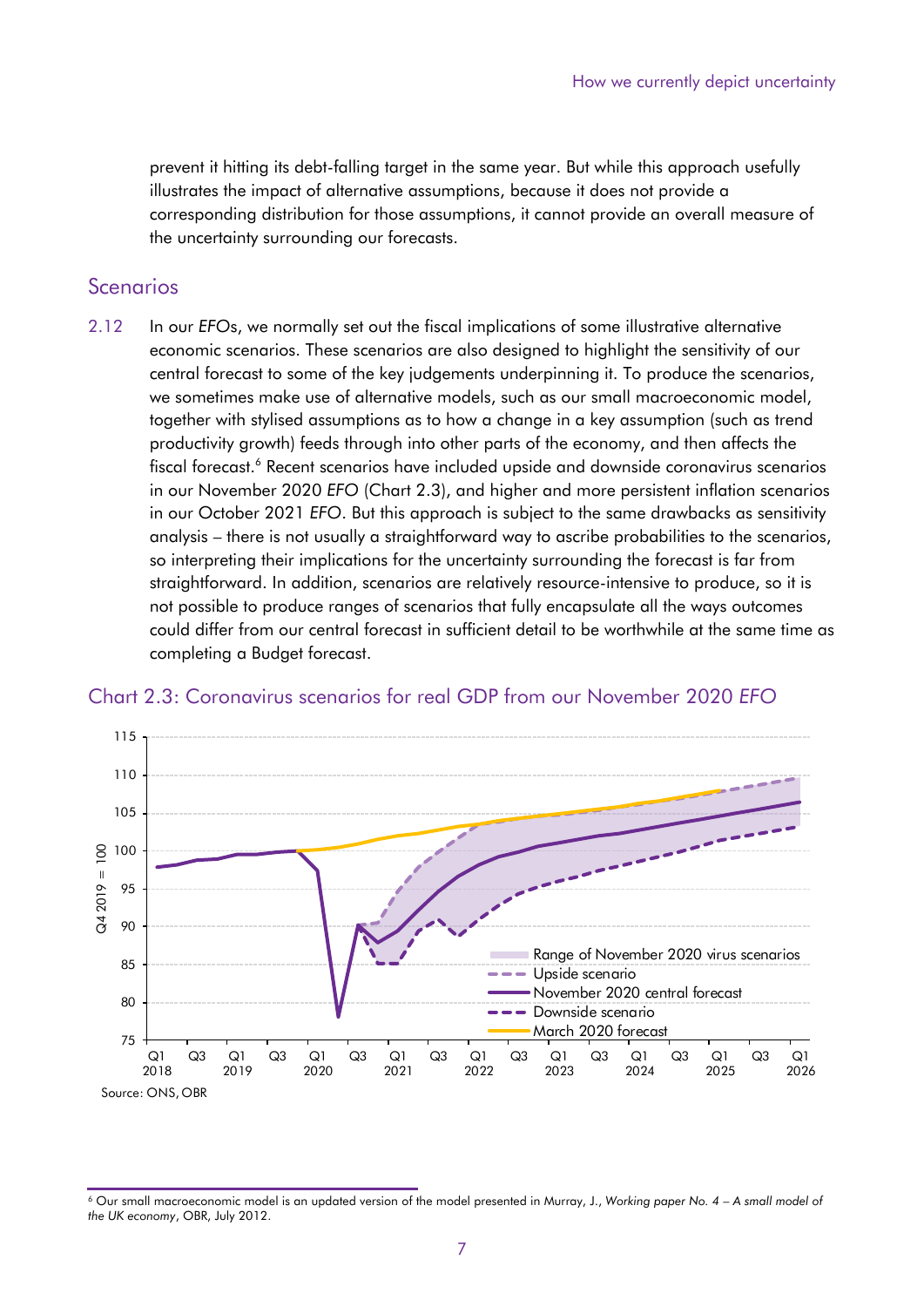# **3 Stochastic simulations**

 literature and by some other official organisations, such as the IMF. This chapter: sets out 3.1 As the next step in the portrayal of uncertainty around our central forecast, we plan to employ the method of 'stochastic simulation'.  $^7$  This is already widely used in the academic the general modelling choices for stochastic simulations; details the specific choices involved when simulating public sector net debt (PSND) as a share of GDP; reviews the use of stochastic debt simulations by other organisations and in the academic literature; and describes our implementation of the method.

#### What are stochastic simulations?

- 3.2 Stochastic simulations are an extension of the scenario method used to generate a probability distribution for a variable (or set of variables) of interest. This is accomplished by first constructing or assuming a model that describes the interrelationships between the variables of interest (for instance, output, inflation, interest rates and the budget deficit). Typically, these relationships will not fit exactly – there will be unexplained 'residuals' or shocks. Alternative scenarios can then be generated by assuming different plausible values for these shocks and tracing their consequences through the model. Assuming that the set of scenarios that are constructed is typical of those likely to be encountered (i.e. that the distribution of hypothetical shocks matches the actual distribution), by generating a very large number (several thousand) of such hypothetical scenarios, the corresponding probability distributions for the variables of interest can then be computed. The probability of a particular event (or set of events) happening can also be calculated merely by observing the fraction of these hypothetical scenarios in which it occurs.
- 3.3 There are several decisions to make when carrying out stochastic simulations with multiple variables:
	- How to capture correlations between shocks to variables, and correlations over time. One approach (that we also adopt) is to use a multivariate model such as a vector autoregression (VAR) model to describe the dynamic relationship between the variables of interest. In a VAR, each variable is driven by an estimated equation that contains lags of itself and lags of all the other variables as explanatory variables, together with an unexplained residual (here also the 'shock'). These residuals will be uncorrelated over time by construction, though the residuals in different equations may be contemporaneously correlated. Scenarios (or simulations) can then constructed by drawing vectors of shocks from a multivariate probability distribution with the same statistical characteristics (e.g. variance-covariance matrix) as the historical residuals and then using the model to trace their effects over time on the variables of interest.

<sup>7</sup> As set out in Box 4.2 of our October 2021 *Economic and fiscal outlook*.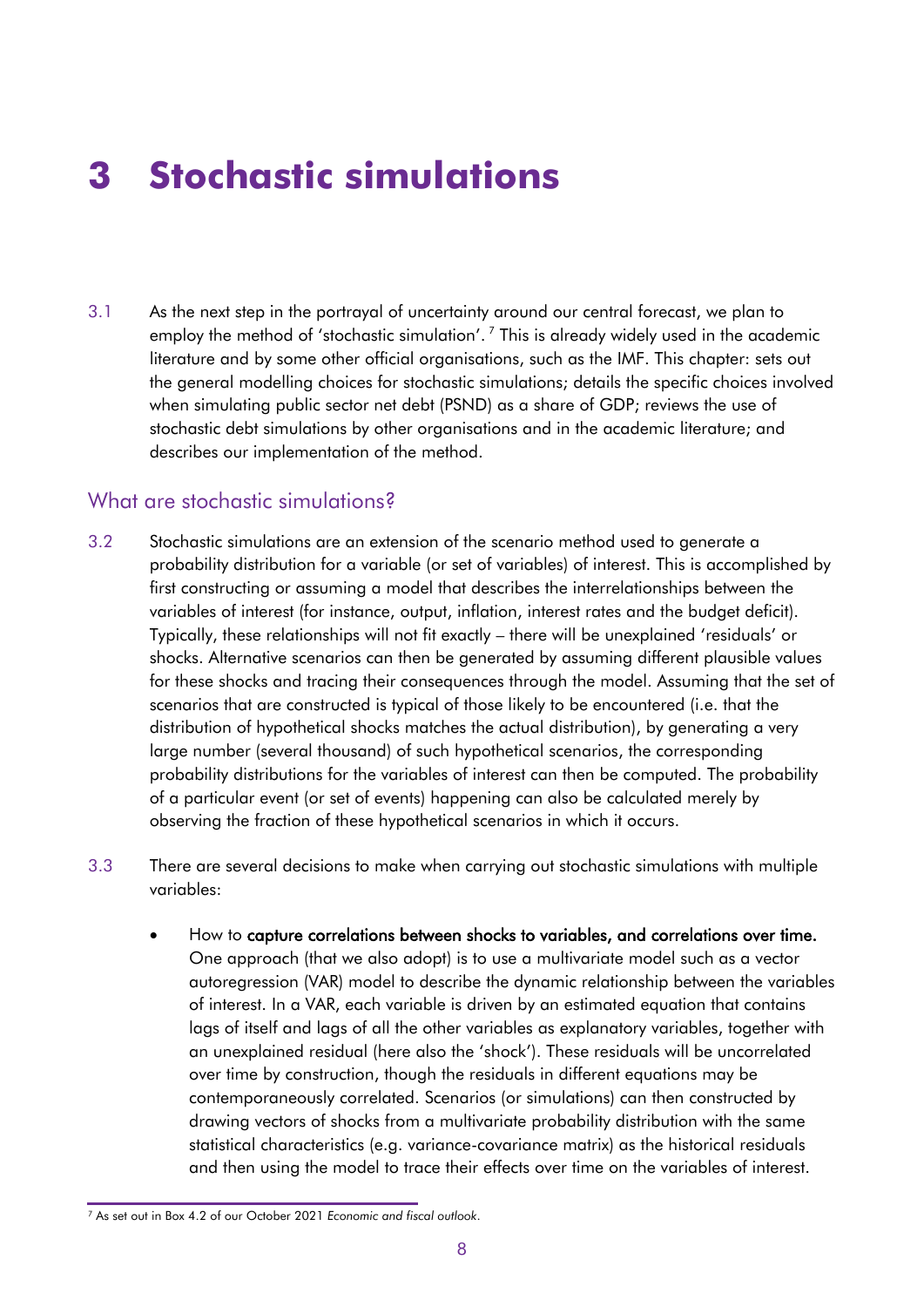This approach therefore replicates any correlations between the shocks. Sometimes – for instance when there are insufficient data available to estimate a VAR – it may be necessary to shock the variables of interest directly, using the empirical distribution of the raw data rather than the estimated residuals, though in this case additional adjustments would be necessary to allow for any serial correlation in the shocks (this approach is tantamount to employing a VAR that contains only constants and no explanatory variables).

- economic variables exhibit both 'fat tails' (extreme outliers seem to occur more often • How to randomly generate the shocks. Whether using a VAR or applying shocks directly to the raw data, one possibility is to assume the shocks conform to a particular distribution, such as a joint normal distribution. But their empirical counterparts (the residuals in the case of the VAR) may not in fact be normally distributed. Indeed, many than they would under a normal distribution) and are skewed ('bad' outcomes are more likely than 'good' outcomes). So, an alternative approach that replicates these features is to draw the shocks by sampling repeatedly and randomly from the set of estimated historical residuals in the VAR (known as 'bootstrapping'). This has the advantage that the resulting simulations will necessarily replicate the historical distribution of the residuals, including any skewness and 'fat tails'.
- academic research, this is quite sufficient. However, at the OBR (and at other official How to generate the central forecast. If the same model is used to generate the central forecast as to evaluate uncertainty, then this will drop out directly from the stochastic simulations. For instance, the mean, median and modal outcomes of the set of stochastic simulations can all be easily obtained. For many uses, especially in forecasting bodies) the central forecast is based on a more complicated macroeconomic model than a VAR and incorporates much 'expert' judgement that draws on multiple sources of additional information. We will continue to use this approach to construct our central forecasts, while using stochastic simulations to guide our assessment of the uncertainty surrounding those central forecasts. Consequently, we need to incorporate an additional step that shifts the distributions obtained from the stochastic simulations so that the associated median outcomes coincide with our inhouse central forecast.
- Whether to allow for **uncertainty around coefficient estimates** (a form of 'model uncertainty'). The coefficients in the model used to generate the shocks and map them into the variables of interest are generally not known with certainty and must instead be estimated. If something is known about the precision with which such coefficients are estimated (e.g. from the standard errors of the estimated coefficients) then allowance can be made for this additional source of uncertainty by also randomly drawing alternative sets of coefficients. (The standard approach outlined above can be thought of as randomly shocking just the constants in the VAR in each period; shocking the other coefficients too can therefore be seen as a natural extension, though it complicates implementation somewhat.)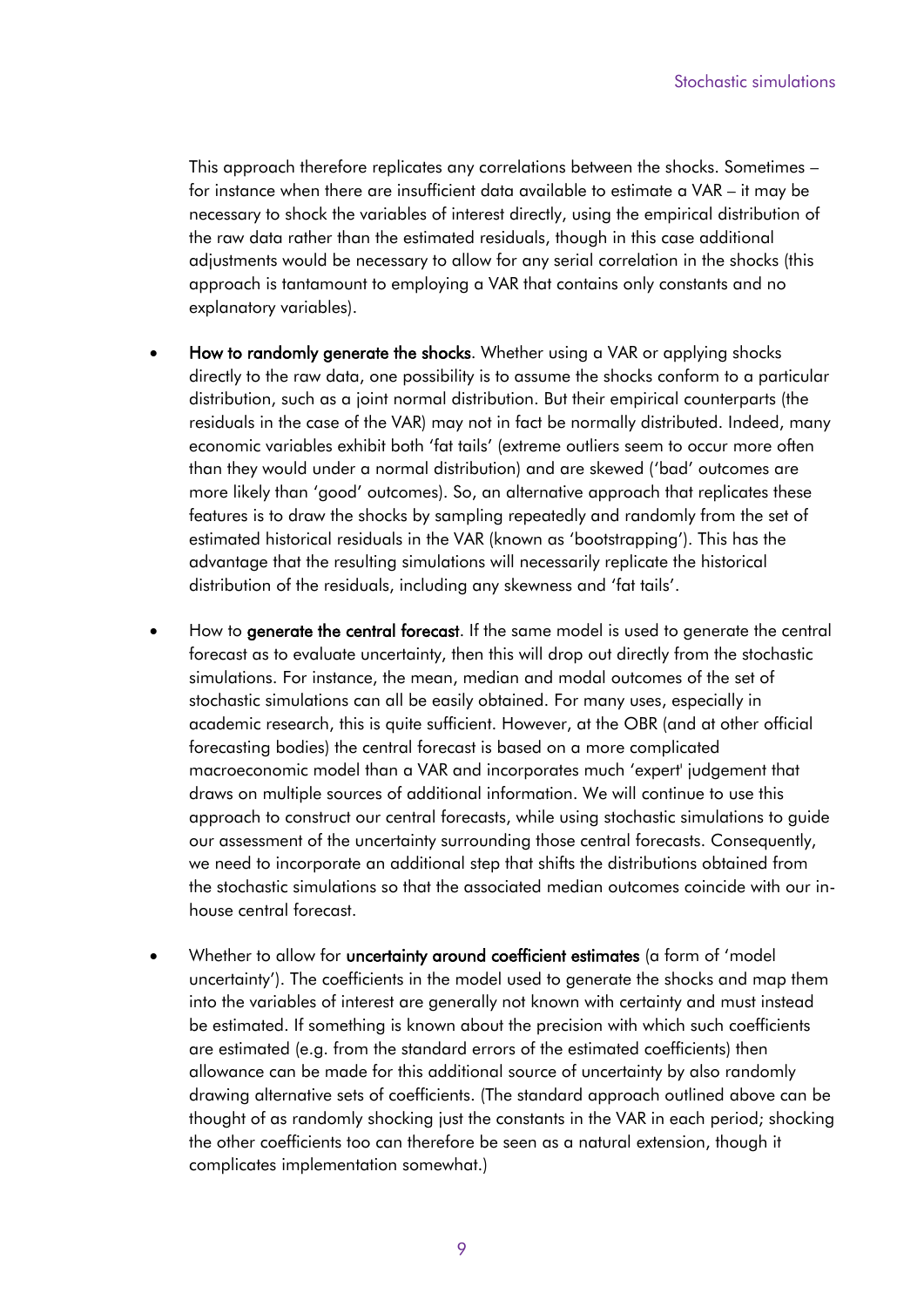#### Using the stochastic simulation approach for PSND

3.4 As discussed in the previous chapter, one advantage of stochastic simulations is that they allow us to produce a probability distribution around our forecasts for PSND. The standard stochastic simulation approach to forecasting PSND also works by generating a very large number of different PSND simulations, but these are not generated by directly applying stochastic shocks to an underlying PSND forecast. Instead thousands of scenarios are generated for key drivers of debt-to-GDP (such as interest rates, GDP growth and inflation), typically generated by using a VAR to capture the interdependencies between them. The simulations for PSND are then generated by plugging the scenario debt driver into a debt accumulation identity like that shown below (equation (1)). The equation describes how PSND as a share of GDP evolves from one period to the next, here based on the effective interest rate on that debt (EIR), real GDP growth (g), inflation (π), the primary deficit (PD), and 'stock-flow adjustments' (SFAs). SFAs are changes in the stock of debt that are not accounted for by flows of primary borrowing and debt interest; they can, for example, arise from the acquisition of financial assets. In each simulation, paths for the determinants of debt – real GDP growth, interest rates, inflation, the primary deficit and SFAs – are generated and equation (1) is then used to calculate the associated path for PSND.

$$
\frac{PSND_t}{GDP_t} = \frac{(1 + EIR_t)}{(1 + \pi_t)(1 + g_t)} \chi \frac{PSND_{t-1}}{GDP_{t-1}} + \frac{PD_t}{GDP_t} + \frac{SFA_t}{GDP_t} \tag{1}
$$

- 3.5 The primary deficit can be embedded within the VAR along with all the other variables of interest. The equations of a VAR are, however, typically not structural in nature. Instead, they are 'reduced forms' that are convolutions of the underlying structural equations of the model economy. Extracting these underlying structural equations requires the imposition of additional 'identifying' assumptions (there is a large academic literature on how to do this). If, as is sometimes the case, researchers want to be able to investigate the consequences of following alternative fiscal rules, then the VAR equation for the primary deficit needs to be replaced by a structural 'fiscal reaction function' that can be altered appropriately. The difference is that the latter may include contemporaneous variables, exclude some lagged variables, etc. It may also include past values of debt. As the OBR is forbidden from analysing alternative policies, our present approach simply embeds the primary deficit within the VAR.
- 3.6 One driver of debt that is not (typically) included in the VAR is the SFA term. So instead to capture its effect on debt another equation or assumption can be used to generate scenarios for it, with the values then plugged into the debt-accumulation equation. However, the SFA is often ignored altogether in stochastic debt simulations for a couple of reasons. Firstly, sizable SFA movements are often driven by hard to predict one-off events which make them difficult to model. And secondly, over extended periods SFAs (as a share of GDP) typically average out close to zero so do not significantly affect the median debt projection. However, this ignores that they affect the width and shape of the future distribution of debt - while the IMF have shown that large spikes in public debt are often driven by sizable SFAs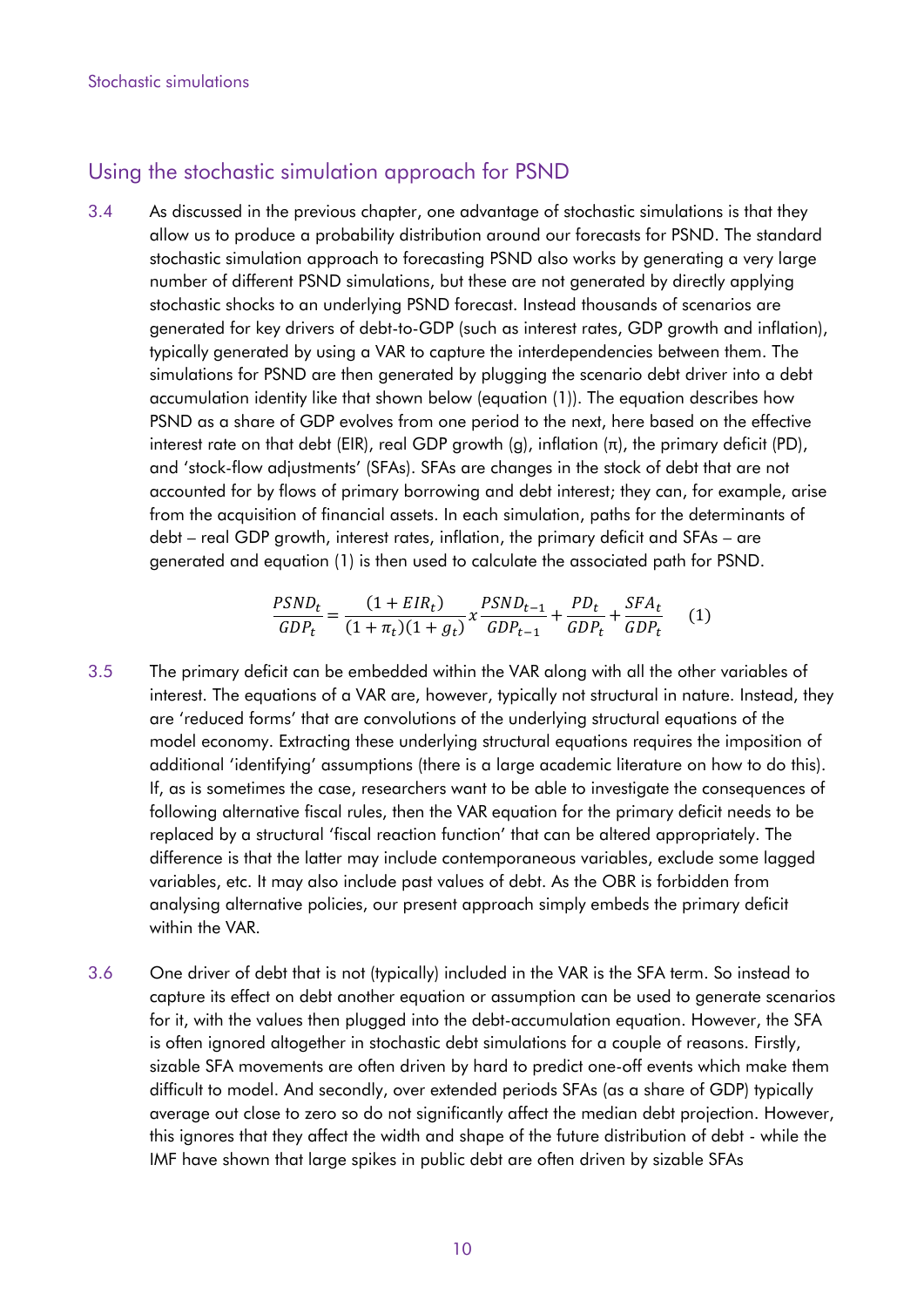highlighting the importance of trying to capture them.<sup>8</sup> In the UK, while the average SFA (as a share of GDP) has been relatively close to zero, they are not normally distributed so would affect the width and skew of the fan (Chart 4.2). There have been several very large positive SFAs (pushing up debt) over the past several decades, typically during periods of stress on the UK economy. This is because governments frequently step in to take over systemically (or electorally) important distressed assets during bad times (such as the injections of capital into banks during the financial crisis).

- 3.7 There are several advantages to using stochastic simulations compared to our current historical error fan chart approach:
	- A limitation of our current approach to constructing fan charts is that the forecast errors have only a limited back series and so may constitute an unrepresentative sample. In particular, they may not include a sufficient number of large but rare shocks ('catastrophic risks'). Using stochastic simulations, we can capture a longer and hopefully more representative back history covering several decades or more (our preferred specification starts in the mid-1950s). We can also more easily calibrate fans against particular sub-periods of interest, such as the unusually benign period running from 1993 to 2006 (the 'Great Moderation') or the unusually volatile past 13 years containing two once-in-a-century shocks.
	- The stochastic simulation approach ensures consistency between the fan charts for different variables, particularly borrowing and debt. And by drawing vectors of shocks from the corresponding historical distribution it better captures the correlations present in the data than our current historical error approach.
	- The stochastic simulation approach also allows us to produce a meaningful distribution for the level of PSND for the first time, as it captures the way borrowing feeds through to the stock of debt.
	- As with our scenarios, the approach also allows one to pick out specific realisations for further examination and discussion.
	- Finally, it allows us to calculate the probability of meeting different targets more easily, as well as facilitating the calculation of the probability of meeting multiple targets simultaneously.
- approaches to portraying uncertainty is that it is more complicated and requires greater 3.8 The main drawback of the stochastic simulation approach relative to our existing technical expertise to apply. It is perhaps also harder for non-expert users to grasp. For this reason, we will continue to use a variety of approaches to illustrate uncertainty around our central forecasts but plan to use the stochastic simulation approach as our primary method for generating fan charts and assessing fiscal rules.

<sup>8</sup> L. Jaramillo, C. Mulas-Granados and E. Kimani, *The blind side of public debt spikes*, IMF working paper October 2016.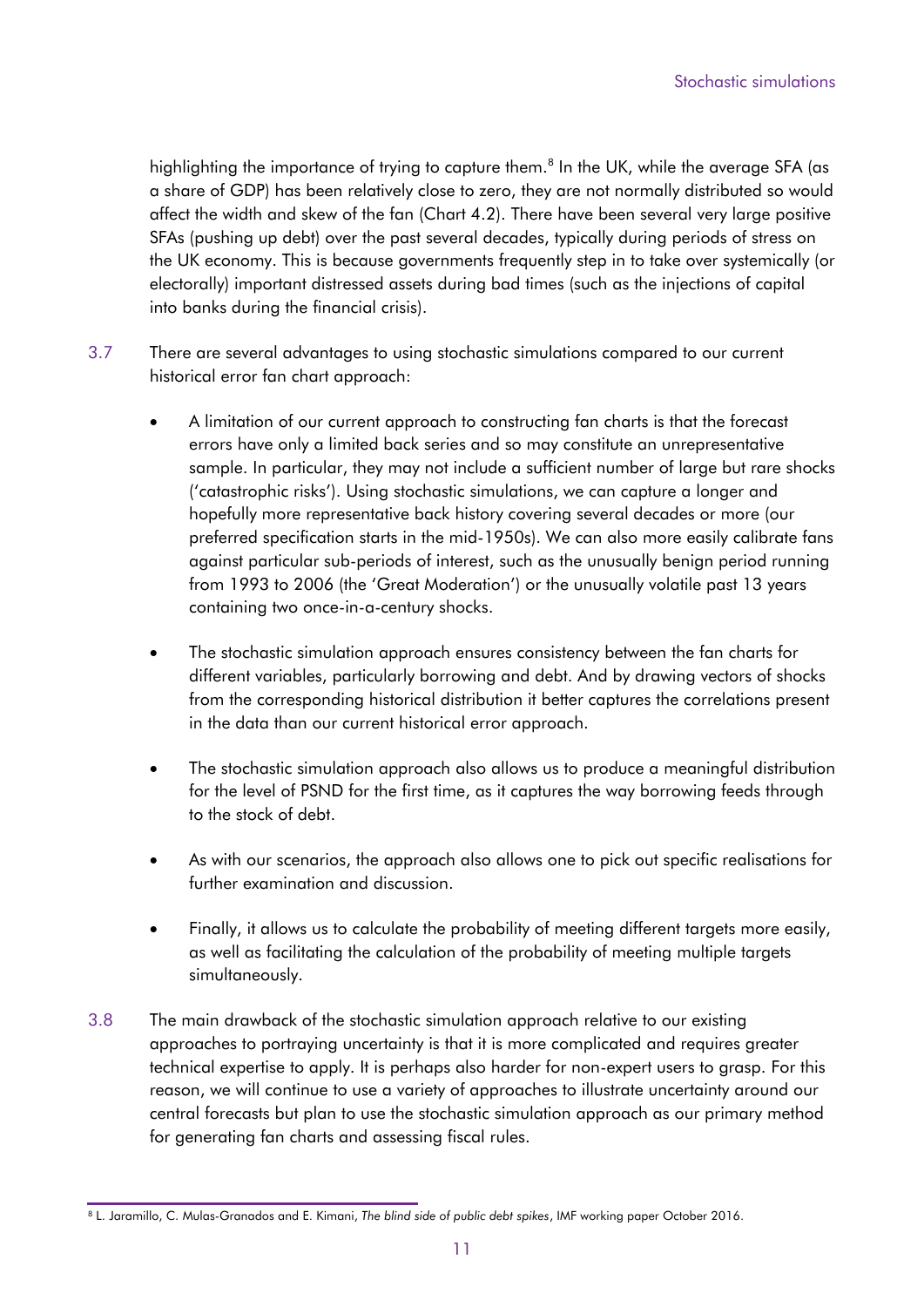### How others use stochastic debt simulations

- 3.9 Stochastic debt simulations are already used by several other official institutions to create fan charts. In this section, we provide an overview of the methods used by international institutions and other independent fiscal institutions (IFIs), as well as in the academic literature.
- 3.10 The IMF uses stochastic simulations in its debt sustainability analysis for what it terms 'market access countries', such as the UK. To date, it has calculated the variance-covariance matrix using the raw data for the drivers of the debt-to-GDP ratio and assumes shocks have a joint normal distribution.<sup>9</sup> The IMF has recently published an updated methodology, in order to move away from the assumption that shocks are normally distributed and to better capture asymmetric risks around the baseline.<sup>10</sup> It is a two-step process to produce 'realismadjusted' fan charts around the its baseline debt-to-GDP forecast. First, the IMF generates a 'historical' fan chart from the joint distribution of the historic raw data for the key debt-to-GDP drivers. To capture the persistence of shocks, the stochastic realisations are drawn from this distribution using a 'block-bootstrap' approach (each shock is drawn for a consecutive two-year block). Second, the 'historical' fan chart is compared to the IMF's baseline forecast and adjusted if necessary.<sup>11</sup>
- 3.11 The European Commission (EC) also uses stochastic simulations as part of its debt sustainability [analysis.](https://analysis.12)<sup>12</sup> For each country, it calculates the historical variance-covariance matrix using the raw data for five key drivers of debt and assumes a joint normal distribution to generate the shocks. It constructs fan charts by applying these shocks to its baseline forecast for each variable to generate different paths for the debt-to-GDP ratio.
- 3.12 As part of its debt sustainability analysis, the European Central Bank (ECB) also uses stochastic debt simulations.<sup>13</sup> Its approach differs from the IMF and EC's as it first estimates a VAR. The historical shocks are the residuals from this VAR and it obtains the distribution of shocks using bootstrapping (with replacement). The ECB then forecasts each variable using the estimated VAR coefficients and shocks randomly drawn from the historical distribution. Finally, it combines these forecasts with a fiscal forecast (which depends on the real GDP forecast) to generate a distribution of debt-to-GDP paths for a fan chart.
- 3.13 In addition to international institutions, the OECD's review of the OBR noted that stochastic debt simulations are already used by several other IFIs.<sup>14</sup> Similarly, a recent survey found

(symmetric) fan chart by applying the demeaned shocks to the baseline forecast. If the baseline forecast is outside the 20<sup>th</sup> percentile of the historic fan, it instead creates a 'realism-adjusted' (asymmetric) fan chart by adjusting the centre of the fan chart using historical crosscountry comparisons.

<sup>&</sup>lt;sup>9</sup> IMF, Modernizing the framework for fiscal policy and public debt sustainability analysis, August 2011.<br><sup>10</sup> IMF, Review of the debt sustainability framework for market access countries, January 2021.<br><sup>11</sup> If the basel

<sup>&</sup>lt;sup>10</sup> IMF, Review of the debt sustainability framework for market access countries, January 2021.

<sup>12</sup> European Commission, *Debt sustainability monitor 2020*, February 2021. The method is based on Berti, K., *Stochastic public debt*  projections using the historical variance-covariance matrix approach for EU countries, April 2013.<br><sup>13</sup> Bouabdallah, O., et al, Debt sustainability analysis for euro area sovereigns: a methodological framework, ECB Occasio

Series, October 2017.<br><sup>14</sup> OECD, OECD independent fiscal institutions review: Office for Budget Responsibility of the United Kingdom, September 2020.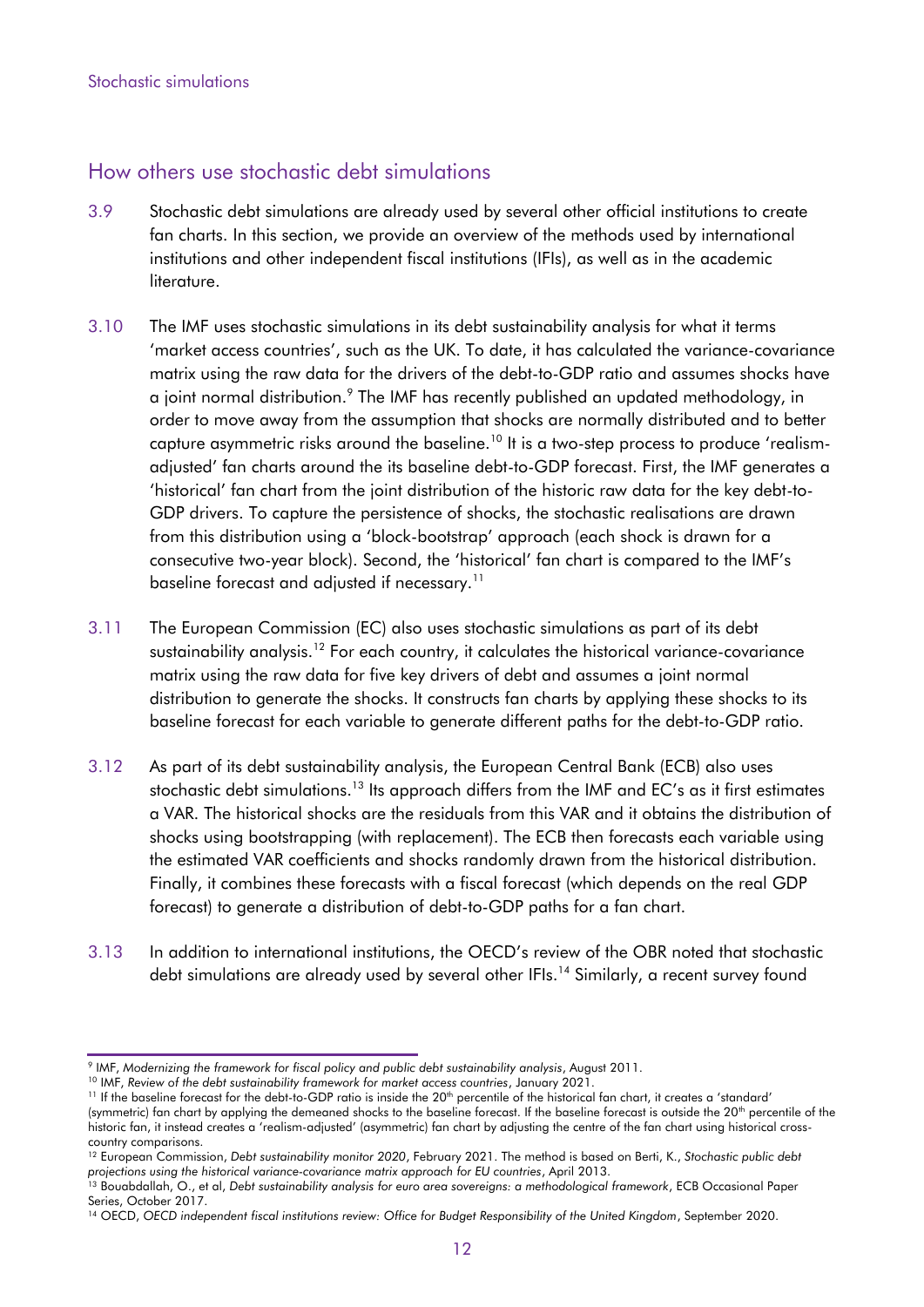that 8 out of 15 EU IFIs carry out debt sustainability analysis using stochastic simulations.<sup>15</sup> Some use the methodologies discussed above, for example Slovenia's two IFIs and the Lithuanian National Audit Office use the current IMF method and the Italian Parliamentary Budget Office has used the similar EC method to report stochastic debt-to-GDP [projections.16](https://projections.16) Other IFIs use proprietary methods. The OECD's report highlighted the Spanish Independent Authority for Fiscal Responsibility's work using a VAR-based model and bootstrapping to assess the likelihood of meeting Spain's debt [target.](https://target.17)<sup>17</sup> Finally, the Irish Fiscal Advisory Council's new small scale structural model was used to create fan charts for assessing fiscal rules in its 2021 Fiscal Assessment Report.<sup>18</sup> The model has three key equations covering growth, the Phillips curve and the marginal interest rate and is solved stochastically to create fan charts for the Council's debt [projections.](https://projections.19)<sup>19</sup>

3.14 Stochastic debt simulations have also been widely used in the academic literature. Table 3.1 provides a summary of approaches from a selection of papers. The majority of which generate shocks to (economic) determinants using VARs. The papers include similar (economic) variables within the VAR to us, namely real GDP growth, interest rates and inflation. Some papers include both short and long-term interest rates or include foreign interest rates and exchange rates (important if the country has significant borrowing in foreign currency). Many papers incorporate a structural fiscal reaction function for the primary deficit instead of embedding it within the VAR. Most papers also ignore SFAs completely, assuming they average out to zero.

<sup>&</sup>lt;sup>15</sup> The Network of EU Independent Fiscal Institutions, The role of the Independent Fiscal Institutions in assessing the sustainability of high public debt in the post-Covid era, February 2021.

<sup>&</sup>lt;sup>16</sup> Ufficio Parlamentare di Bilancio, 2020 Budgetary Policy Report, December 2019.<br><sup>17</sup> For example see AlReF, Monthly stability target monitoring 2021, July 2021. More detail on methodology can be found in Cuerpo, C., Spanish public debt sustainability analysis, AIReF Working Paper, October 2014.<br><sup>18</sup> Irish Fiscal Council, Fiscal Assessment Report, May 2021.<br><sup>19</sup> Casey, E. and D. Purdue, Maq: A Fiscal Stress Testing Model for Ireland, I

February 2021.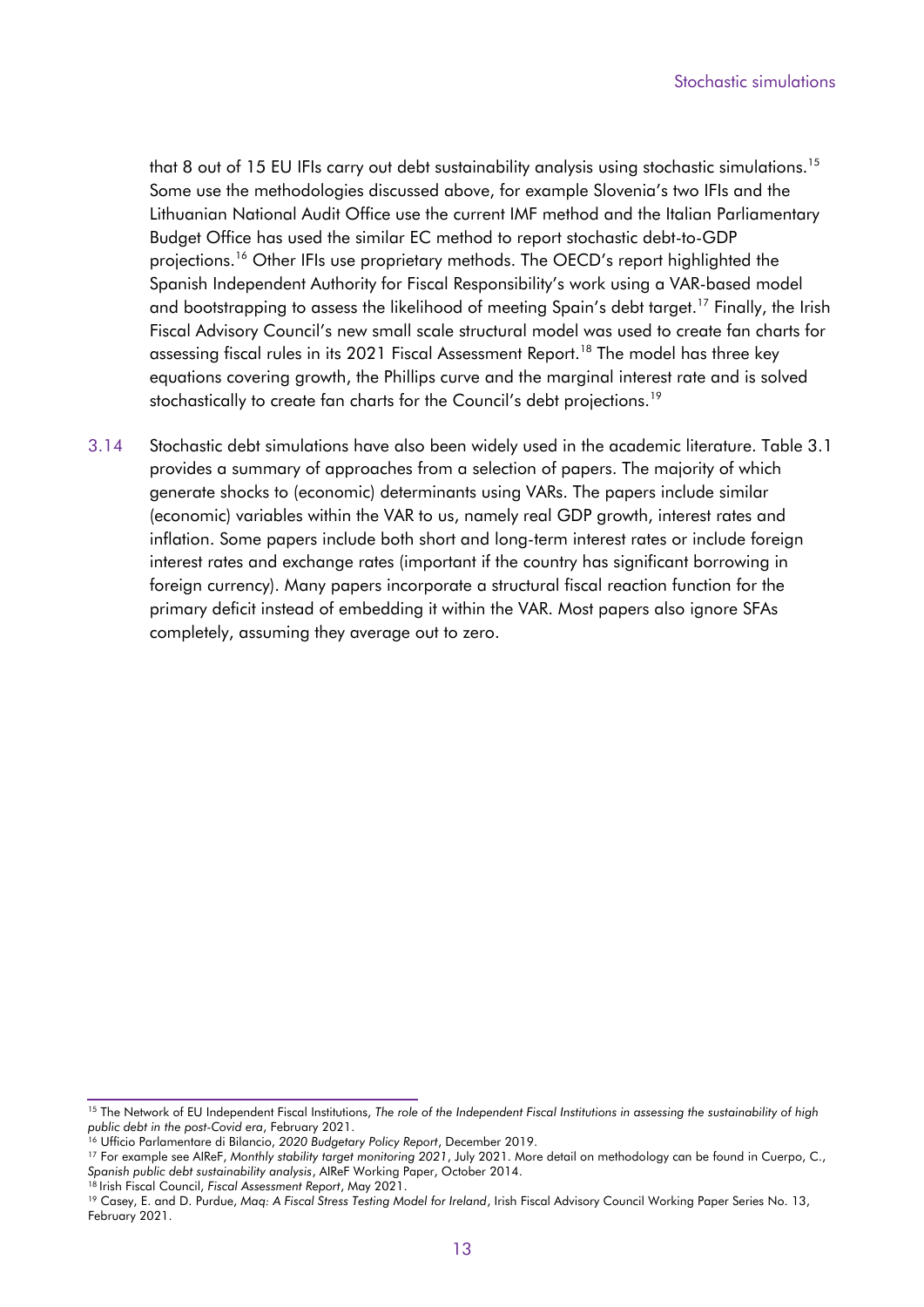#### Table 3.1: Summary table of a selection of papers in the academic literature

|                | Paper                                                                                                                                                       | Data                                                                      | How are shocks<br>generated?                                                                     | FRF used?                                                                                       | <b>SFA</b><br>included?           |
|----------------|-------------------------------------------------------------------------------------------------------------------------------------------------------------|---------------------------------------------------------------------------|--------------------------------------------------------------------------------------------------|-------------------------------------------------------------------------------------------------|-----------------------------------|
| 1              | Stochastic public debt projections<br>using the historical variance-<br>covariance matrix approach for EU<br>countries (2013) by Berti                      | Economy data<br>quarterly, fiscal<br>annual for 24<br><b>EU</b> countries | Variance-<br>covariance matrix<br>of historical shocks,<br>assuming joint<br>normal distribution | <b>Estimated coefficients</b><br>of sensitivity of<br>primary balance to<br>economic cycle used | No                                |
| $\overline{2}$ | Debt sustainability analysis for euro<br>area sovereigns: a methodological<br>framework (2017) by Bouabdallah<br>et al                                      | Economy data<br>quarterly, fiscal<br>annual for Euro<br>Area              | VAR, bootstrapping                                                                               | Yes                                                                                             | Nο                                |
| 3              | Assessing Dutch fiscal and debt<br>sustainability (2020) by Carton and<br>Fouejieu                                                                          | Economy data<br>quarterly, fiscal<br>annual for<br>Netherlands            | VAR, bootstrapping                                                                               | Yes                                                                                             | No                                |
| 4              | Public Debt Dynamics: The Effects of<br>Austerity, Inflation, and Growth<br>Shocks (2012) by Cherif and<br>Hasanov                                          | Quarterly data<br>for US                                                  | VAR, bootstrapping                                                                               | Primary balance<br>included in VAR                                                              | <b>No</b>                         |
| 5              | Spanish Public Debt Sustainability<br>Analysis (2015) by Cuerpo and<br>Ramos                                                                                | Quarterly data<br>for Spain                                               | VAR, bootstrapping                                                                               | Components of<br>primary balance in<br><b>VAR</b>                                               | No                                |
| 6              | Stochastic debt simulation using VAR<br>models and a panel fiscal reaction<br>function: results for a selected<br>number of countries (2012) by<br>Medeiros | Quarterly data<br>for 15 EU<br>countries                                  | VAR, both<br>bootstrapping and<br>joint normal<br>distribution                                   | Yes                                                                                             | No                                |
|                | y When is debt sustainable? (2012) by<br>Lukkezen and Rojas-Romagosa                                                                                        | Annual data for<br>US and 6 EU<br>countries                               | VAR, joint normal<br>distribution                                                                | Yes                                                                                             | No                                |
| 8              | Stochastic forecast of the Slovak<br>public debt (2016) by Výškrabka                                                                                        | Economy data<br>quarterly, fiscal<br>annual for<br>Slovakia               | VAR, bootstrapping                                                                               | Yes                                                                                             | Yes<br>modelled as<br>iid process |

## OBR approach to stochastic simulations

- 3.15 Our first step in producing stochastic simulations for PSND is to estimate a VAR for the key drivers of deficits and debt. Our VAR includes quarterly data for real GDP growth, inflation, interest rates, and the primary deficit (instead of a separate structural fiscal reaction function). The VAR therefore incorporates the average historical response of both fiscal and monetary policies to economic developments, as well as the impact of those policies on the economy.
- 3.16 A feature of our VAR plus debt-accumulation equation model worth noting is that we include two interest rates, rather than one, in order to capture changes in the effective maturity of the debt of the consolidated public sector (government plus Bank of England). In recent years, the effective maturity of UK public debt has shortened as a consequence of the asset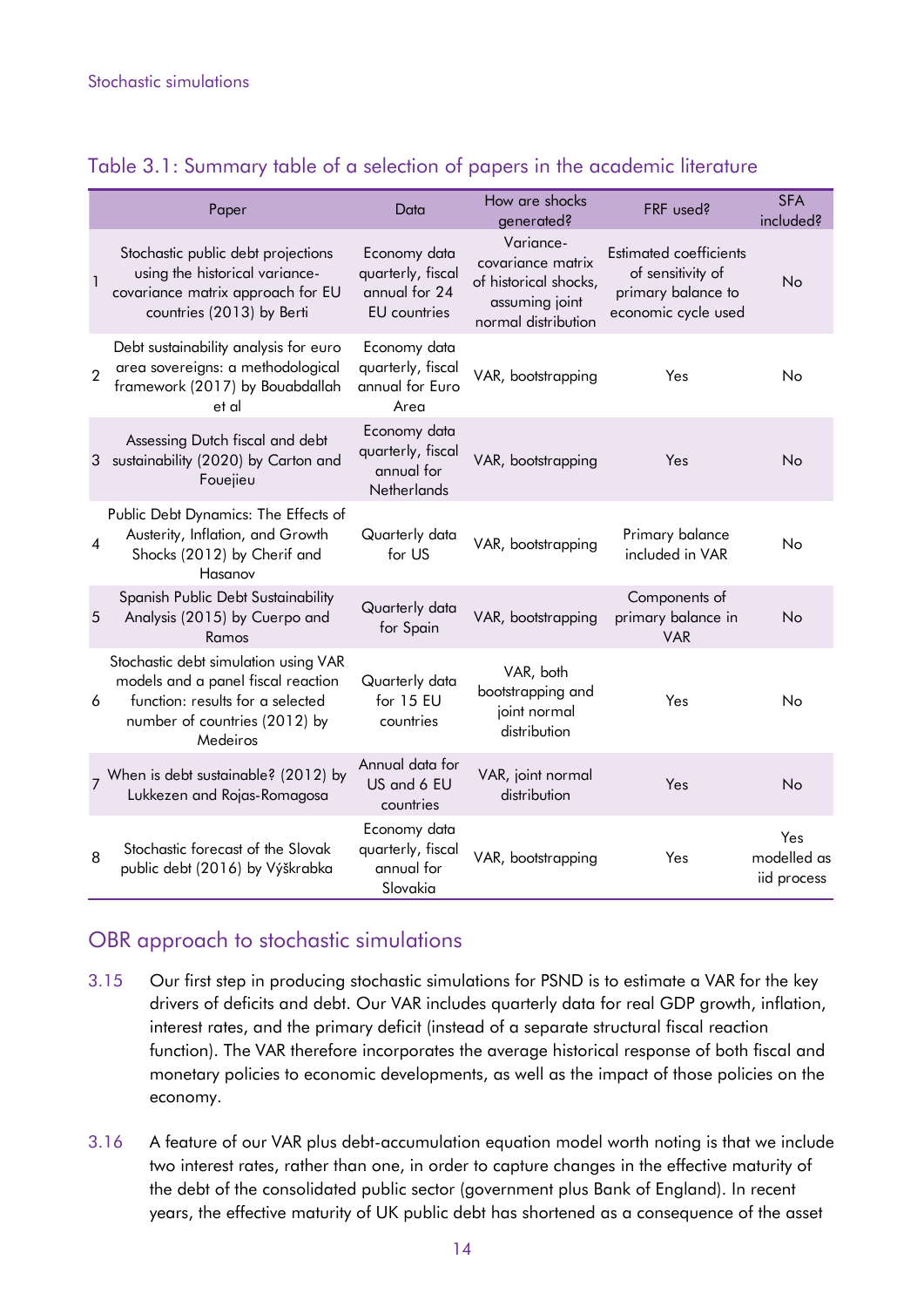purchases by the Bank of England's Asset Purchase Facility (APF).<sup>20</sup> As of the end of October 2021 some £740 billion of gilts are held by the APF, paid for by the issuance of bank reserves on which the Bank pays Bank Rate.<sup>21</sup> The surpluses/deficits on the APF also ultimately accrue to the Treasury. An increase in Bank Rate thus straightaway raises public sector interest costs, instead of feeding through slowly over several years. This means that the effective interest rate (EIR) on PSND will be more responsive to changes in Bank Rate than it was in the past. We capture this by including both Bank Rate (BR), to capture APF interest, and an EIR that excludes the effects of APF (EIRx) in the VAR and then later add together APF and non-APF interest in our debt accumulation equation.

- 3.17 The second step is to draw vectors of shocks from the VAR. We draw our shocks randomly (with replacement) from the vectors of historical estimated residuals in the VAR. Consequently, our simulations match the historical distribution of the residuals, as well as replicating the empirical correlations between them. For each period of each simulation, we draw the shocks from a suitable sample period; our preferred period extends from the mid-1950s (when most quarterly data are first available) to the present. But we can vary the sample period from which shocks are chosen in order to illustrate the consequences of different assumptions about the degree of prevailing uncertainty; for example, a sample period spanning just the 'Great Moderation' would produce much narrower fans. We also allow for coefficient uncertainty, by adding shocks to the coefficients of the VAR.<sup>22</sup> We then repeat this process to generate several thousand simulations (this paper uses 10,000), allowing us to generate probability distributions for each of the variables.
- 3.18 Our third and fourth steps are to generate simulation paths for the SFA term. We model this using a simple regression that relates it to a constant and a dummy variable for whether UK real GDP growth is negative in that period of the simulation. We then generate scenarios for SFAs using the coefficients of the regression, real GDP growth in each scenario as an input, and again drawing our shocks randomly (with replacement) from the estimated residuals.
- 3.19 In our final steps we bring together the simulated debt determinants from the VAR and the SFA and use the debt accumulation equation to calculate simulated paths for PSND. To make this calculation, we combine our central forecast for the size of the APF (a possible extension would be to endogenise this) with the simulated path for Bank Rate to calculate APF interest. We also calculate other fiscal variables of interest such as PSNB. In using the results to calibrate the uncertainty around our central forecast, we add an adjustment to align the median of the fans with our central forecast (this is described in paragraph 3.20). Finally, we construct the fans using the probability distributions that result from the multiple simulations. Figure 3.1 shows a diagram of the key steps in our approach.

<sup>&</sup>lt;sup>20</sup> See Box 4.5 of our July 2021 *Fiscal risks report.*<br><sup>21</sup> This is the redemption value of APF gilts, which we use in our model, rather than the purchase value which was close to £840 billion at the end of September 2021. Gilts are valued at their redemption value in the PSND calculation.

<sup>&</sup>lt;sup>22</sup> We do this by drawing from a multivariate normal distribution using the covariance matrix of the estimated coefficients.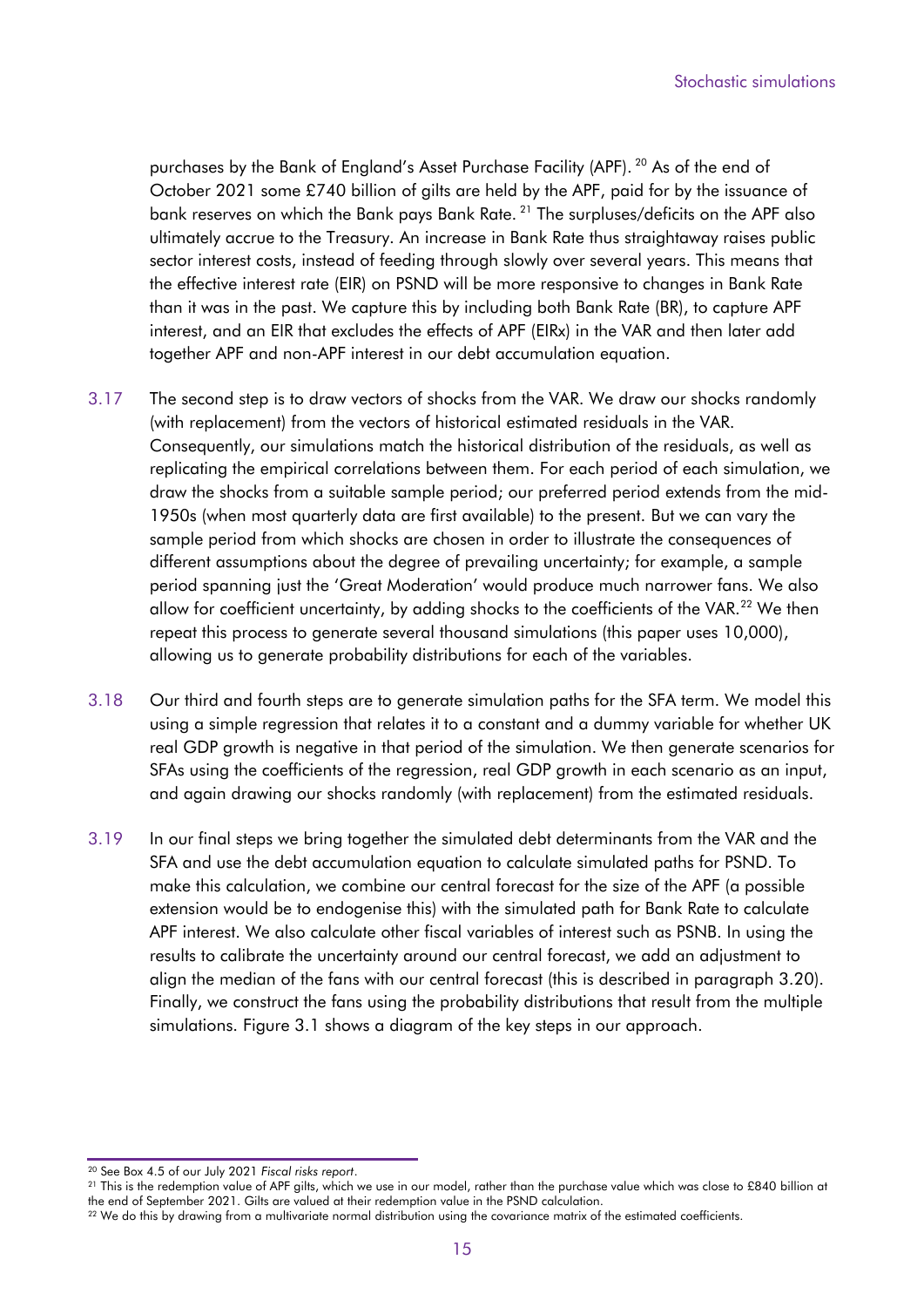#### Figure 3.1: Diagram of approach



### Lining up the fan charts with our central forecast

3.20 To use the stochastic simulations to assess the probabilities around our central forecast and of meeting fiscal rules in our *EFO* we need to align the median of the distributions with our central forecast. Our central forecast embodies our own forecast judgements and explicitly factors in current stated policies. Once this is done it means that the median/centre of the fan reflects our own judgements, while the size and shape of the bands around it are determined by the long run of history captured in the VAR. We align the median in two steps. Firstly, we include a fixed set of residuals in the VAR and the SFA equation over the forecast period that align the VARs deterministic solution to our central forecast. But as the VAR errors are skewed this will not exactly match the median stochastic solutions so we incorporate a further small manual adjustment at the end to align them exactly. (We need to include these fixed residuals in the VAR at the outset as there is a non-linearity in the model for the SFA.)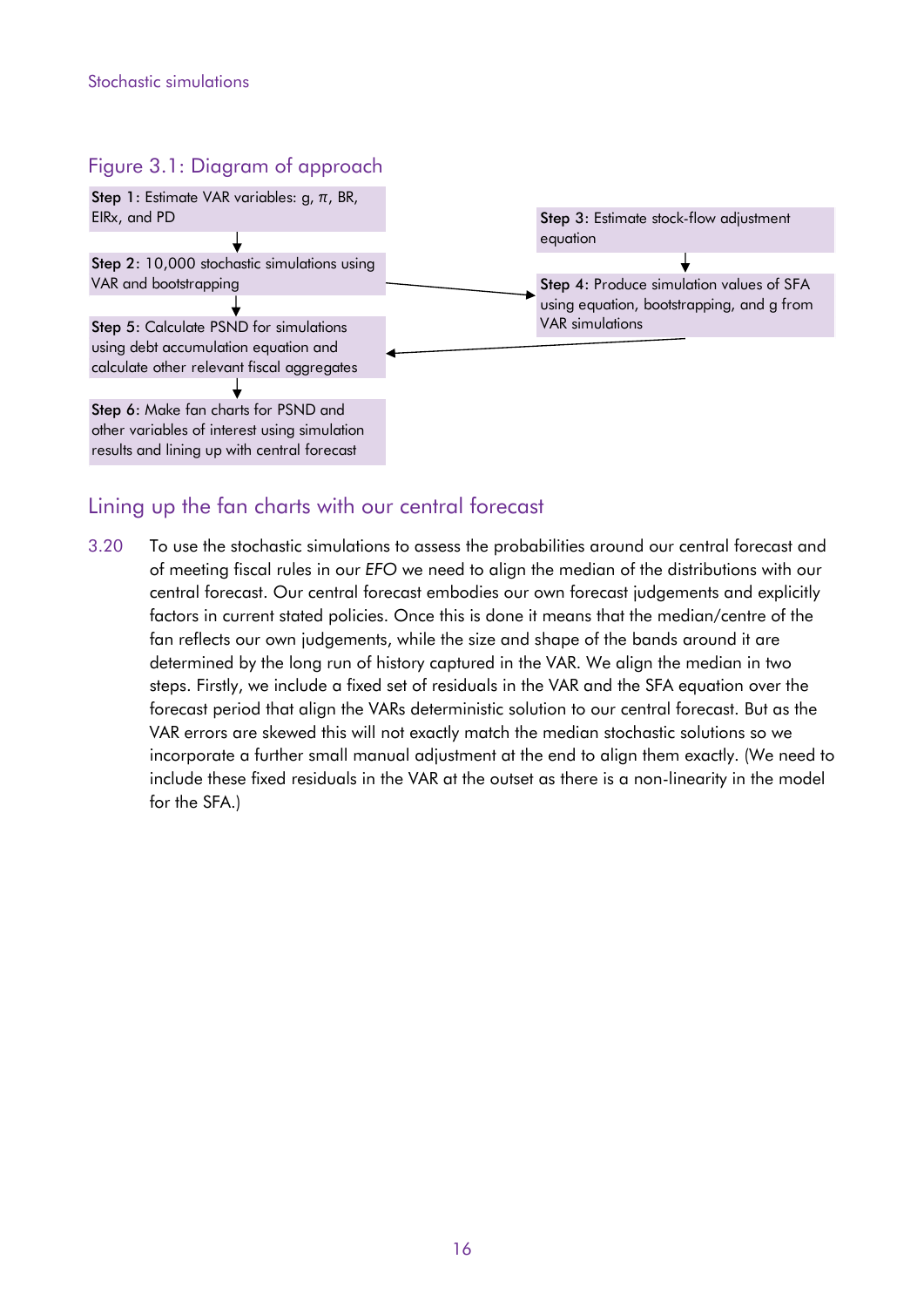## **4 Data and results**

 – the main determinant of debt – to create a quarterly series for PSND pre-1993), and all 4.1 Our VAR comprises quarterly data for real GDP growth, GDP deflator inflation, Bank Rate (to capture APF interest), the effective interest rate on PSND (excluding the effects of the APF), and the primary surplus as a share of GDP. The series start in 1955 (although for the EIR, we have calculated a back series by using the central government net cash requirement are seasonally adjusted. Time series plots are shown in Chart 4.1 and further details of all series used are provided in Table A.1 in the annex. Standard unit root tests on the variables suggest they are stationary apart from the interest rate variables where we are unable to reject a unit root (see annex Table A.2). For consistency with inflation, we have chosen to keep interest rates in levels in the VAR.



#### Chart 4.1: Data series used in the VAR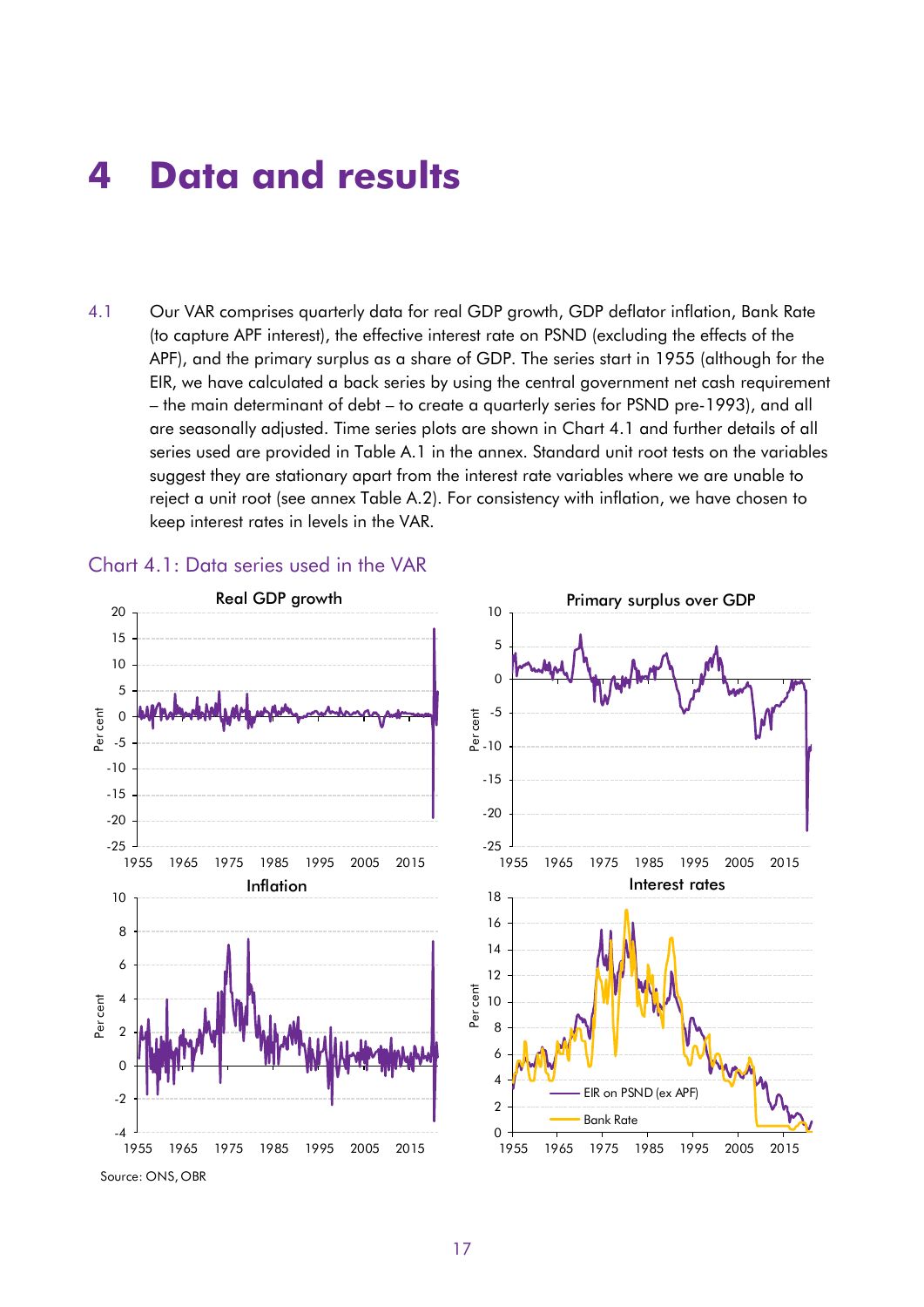#### Data and results

by formal tests using the Jarque-Bera statistic. $^{23}$ 4.2 We use financial year data for the stock-flow adjustment term, starting in 1955-56. Historically the average SFA as a share of GDP has been close to zero. Chart 4.2 shows the time series on the left-hand side and the corresponding distribution on the right-hand side. While the average is close to zero there are a few very large positive values in 1971-72 and 1974-75, during and after the financial crisis in 2008-09 and 2009-10, then again in 2016-17 and in 2020-21. There is thus clear evidence of non-normality, which is confirmed



#### Chart 4.2: Stock-flow adjustment time series and distribution

### **Results**

- 4.3 The sample used to estimate our VAR runs from the third quarter of 1956 to the final quarter of 2019. This means the VAR coefficients themselves are not distorted by the extreme movements in activity and the budget deficit during the pandemic. But when generating the stochastic simulations we *do* include the implied residuals during the pandemic period, i.e. up to the second quarter of 2021. The annex provides further details on the results and post-estimation tests. To remove serial correlation from the residuals we include five lags of the variables in the VAR (Table A.3). All the roots are within the unit circle (although one is close to unity, corresponding to the near unit-root behaviour of interest rates) (see Chart A.1). Normality of the residuals is rejected in formal tests, supporting the use of bootstrapping rather than drawing from a normal distribution in conducting the simulations (Table A.4). For the SFA equation, we found that the best fit came from a simple equation that included a constant term and a dummy variable which indicated whether or not real GDP was falling (Table A.5).
- 4.4 The panels of Chart 4.3 show fans for real GDP growth obtained by stochastic simulation and our usual historical forecast errors approach. The median (centre of the fan) for both approaches has been set to match our October 2021 forecast. Between 2023 and 2026 the width of the fan is similar in both approaches, with the fan based on historical errors having

<sup>&</sup>lt;sup>23</sup> The Jarque-Bera statistic is 85.04, with a P-value of 0.000, implying that normality is rejected at the 1 per cent significance level.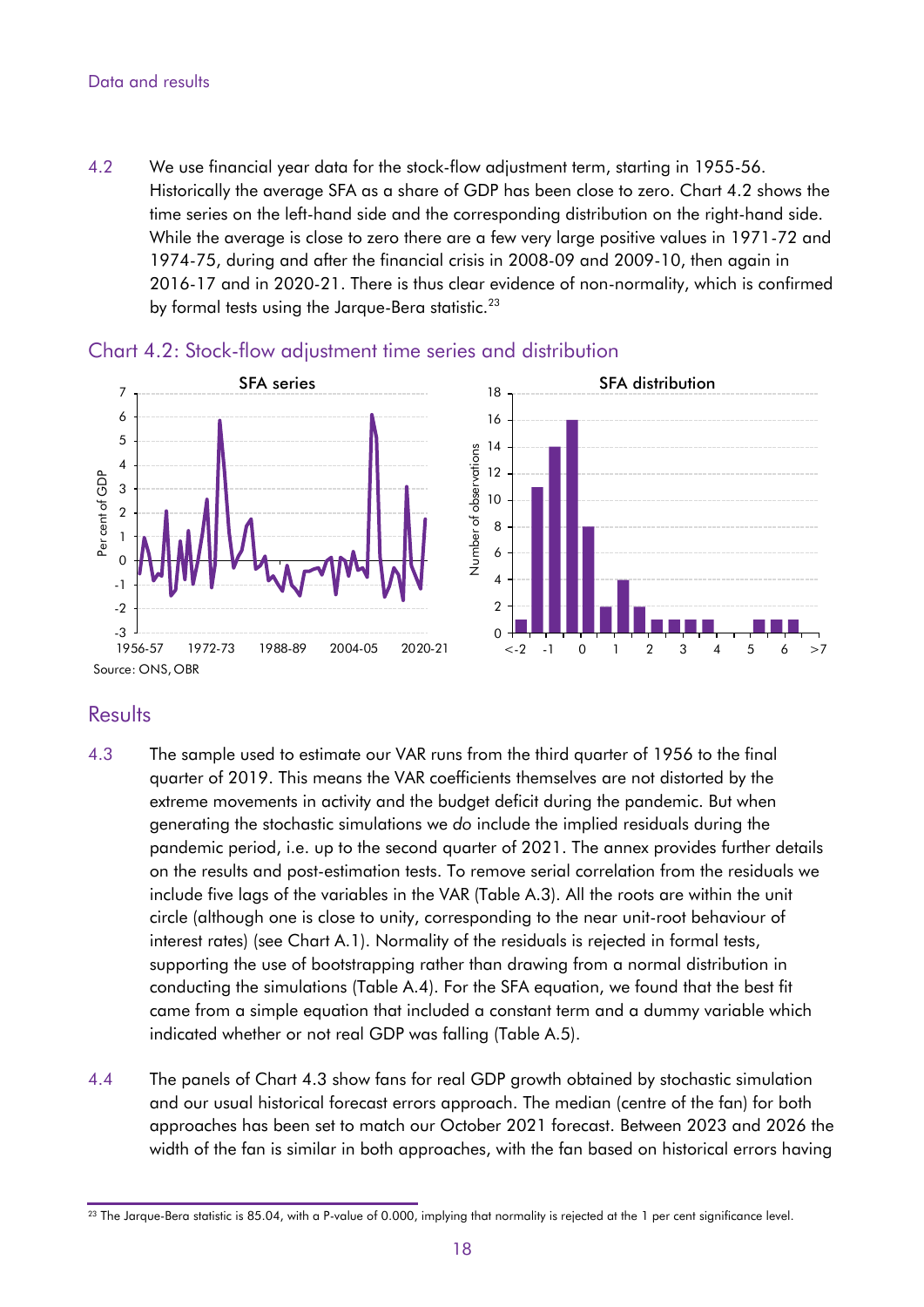a slightly more pronounced downward skew (bottom panel of Chart 4.3). But in the first two years, the stochastic simulation fan is wider, with 2022 being the widest year of the fan.

4.5 The inclusion of model uncertainty in our stochastic simulation approach widens the GDP fan, particularly in the first two years. Model uncertainty depends on the values of the explanatory variables (as the randomly drawn coefficients are multiplied by them), with large outliers in the explanatory variables generating greater model uncertainty. At the start of our simulation period (the third quarter of 2021) the lags in the VAR will include outturn data from over the pandemic period (this includes the second quarter of 2020 where GDP fell by almost 20 per cent). Excluding model uncertainty, would narrow the GDP fan in 2022 from 8 percentage points to a little over 5 percentage points (like our historical error approach). In contrast, in later years when median quarterly GDP growth is stable, coefficient uncertainty is smaller, adding only around 1 percentage point to the fan width.



#### Chart 4.3: GDP fan charts

4.6 Chart 4.4 shows public sector net borrowing (PSNB) fans using the stochastic simulation and historical error approaches, with the medians again aligned with our October 2021 central forecast. Both sets of fans have an upward skew, but the stochastic simulation fan is again somewhat wider in 2021-22 and by the final year 2026-27 although similar in the years in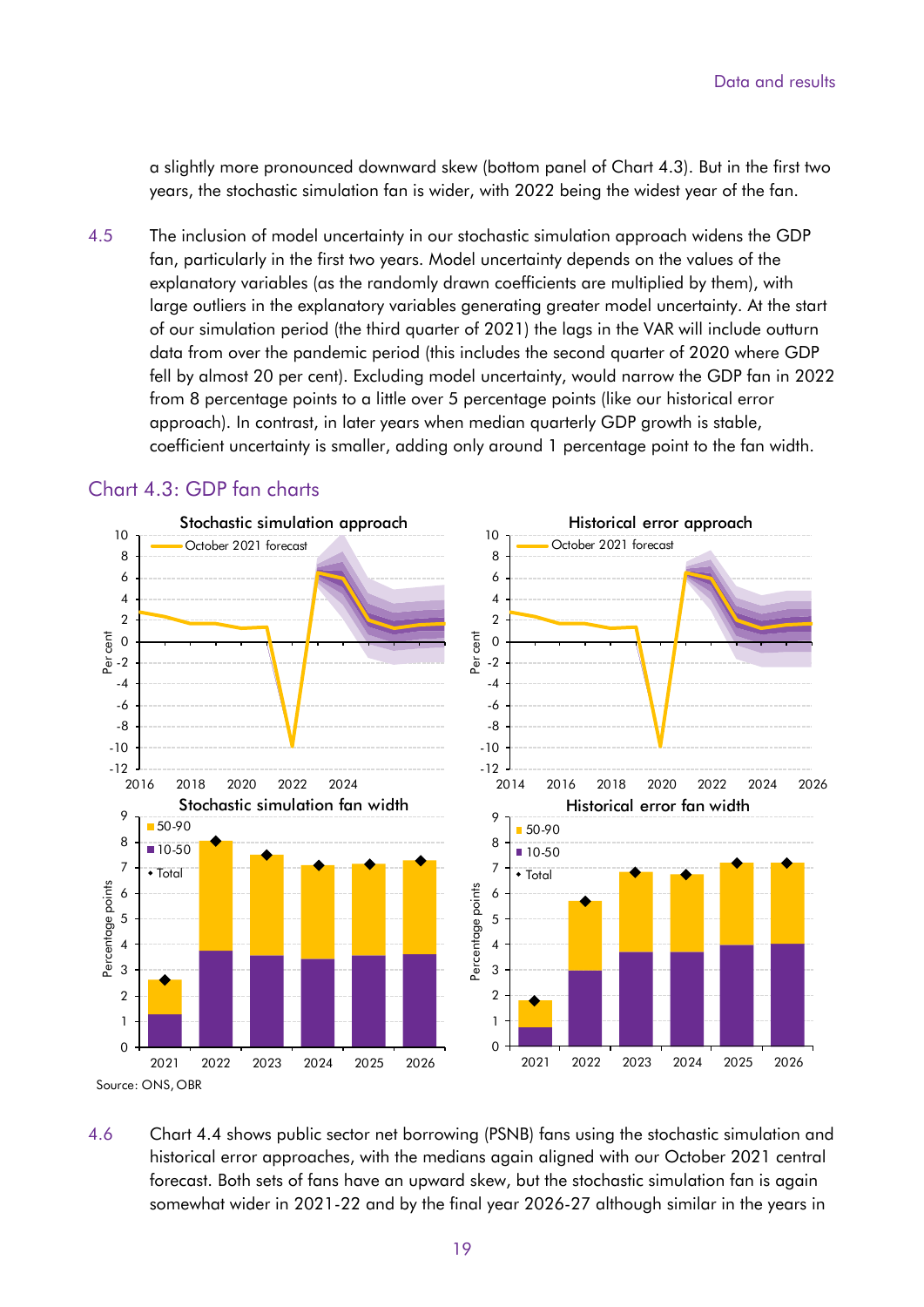between. The effect of including model uncertainty in the stochastic simulations also increases the width of the fan. As with GDP growth, this effect is larger in the early years although the difference is less pronounced than for GDP growth (as the effect of model uncertainty on interest rates, another driver of PSNB and PSND, is similar in each year of the forecast).



#### Chart 4.4: PSNB fan charts

4.7 Chart 4.5 shows a stochastic simulation fan chart for PSND, where the median again matches our October 2021 forecast (there is no historical error fan chart to compare it to, as noted earlier). The fan has an upward skew and by 2026-27 is remarkably wide, with the bottom of the fan nearly 40 percentage points below the median and the top nearly 60 percentage points above it. This is wider than many debt fans reported in the literature, probably reflecting the use of stabilising fiscal reaction functions that limit the movements in debt. It could also reflect the sample period used for drawing shocks, as most papers covered were written before the pandemic, so do not include the recent exceptionally large shocks (which would increase the upper tail of the fan), and most do not include a sample period back far enough to capture the high inflation of the 1970s (which could increase the lower tail of the fan).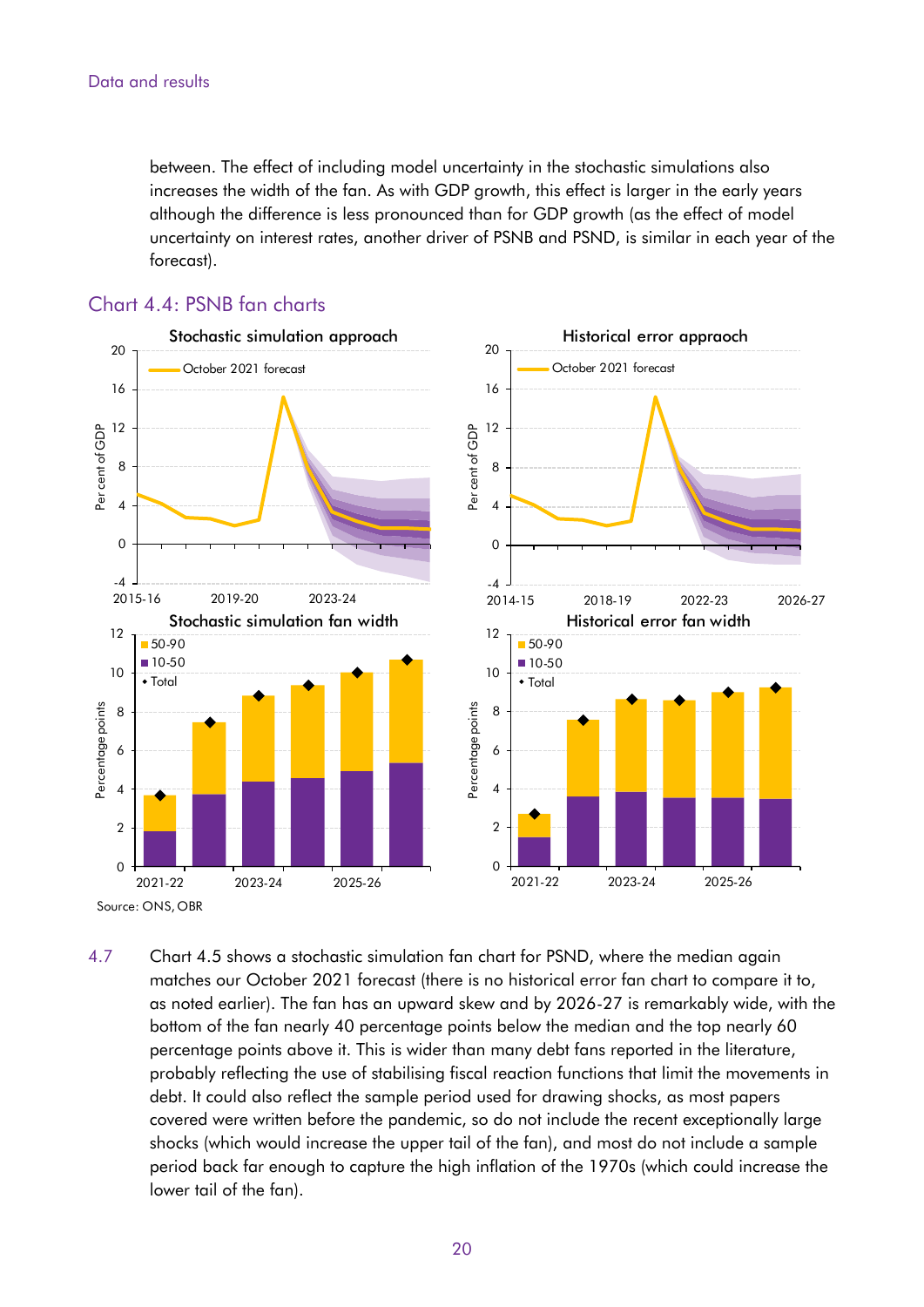4.8 The bottom panel of Chart 4.5 shows how the fan changes when some of the key judgements are varied. First, the sample period from which the shocks are drawn is very important. When the sample ends in the final quarter of 2019, so excluding the pandemic, the fan unsurprisingly narrows (by 23 percentage points in 2026-27). It also gives the fan a smaller upward skew. The effect of changing the sample period from which the shocks are drawn is explored further in paragraph 4.16. Second, another key judgement was the inclusion of SFAs. When these are excluded, the fan narrows (by 6 percentage points in 2026-27), and the upward skew is also moderated. Third, another key judgement was the inclusion of model uncertainty. When this is excluded, the fan narrows (by 29 percentage points in 2026-27) and the upward skew is, once again, moderated.





Source: ONS, OBR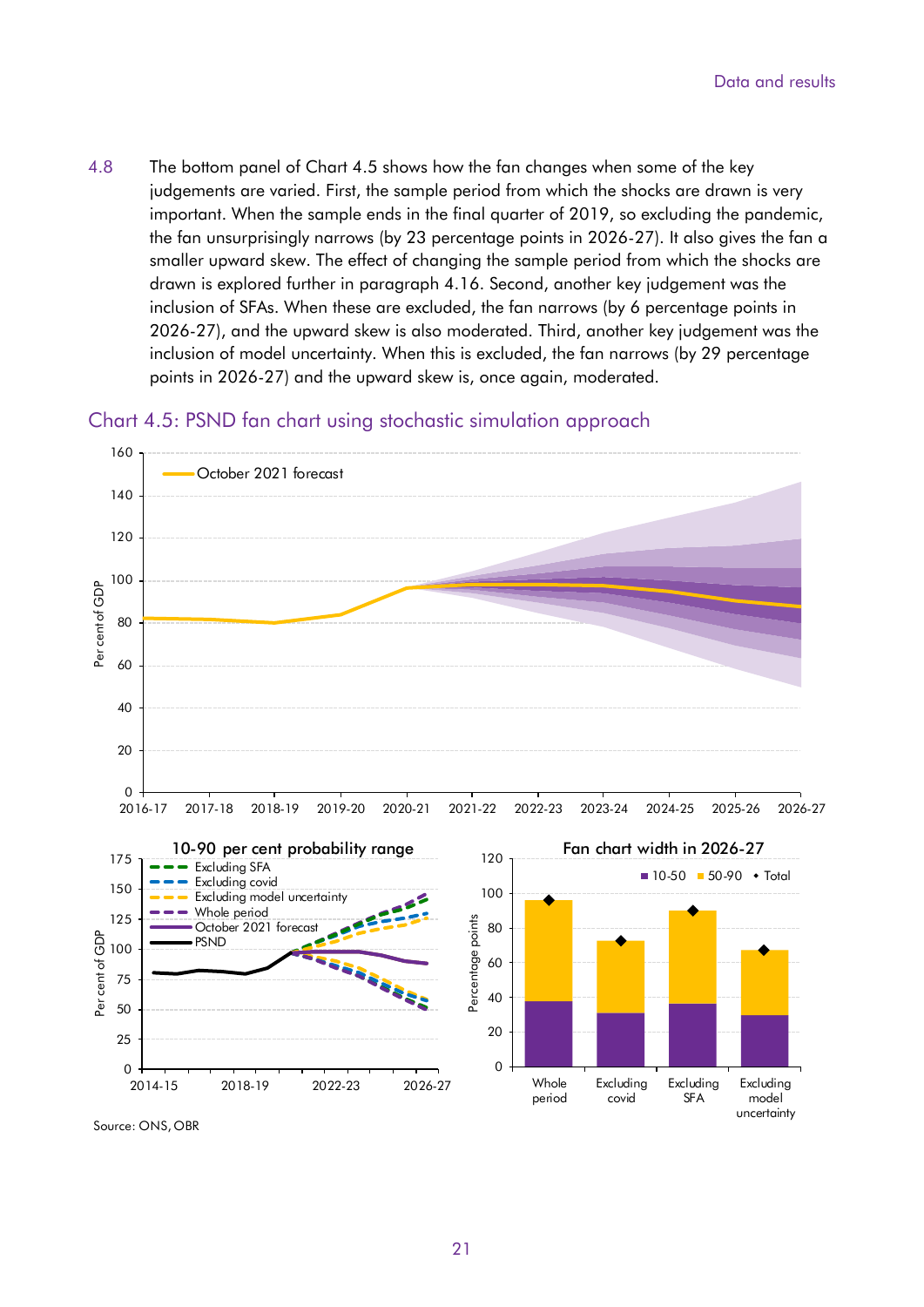### Assessing fiscal rules

4.9 Although our model does not contain a structural fiscal reaction function, we can nevertheless use our approach to assess some potential fiscal criteria. For example, we can now estimate the probability of debt falling below a certain level in a given year, assuming that the fiscal reaction function embedded within the VAR remains unchanged. Chart 4.6 shows a fan chart for PSND excluding the effect of the Bank of England. This is the measure of debt that is used in the new fiscal mandate, which requires debt to be falling three years ahead (2024-25 in our October 2021 forecast). To calculate PSND excluding the Bank of England we assume that the size of the Bank's contribution to net debt is exogenous and therefore subtract our central forecast for it from each simulation of PSND. On this PSND measure, in 2024-25 (the current fiscal target year) there is a 20 per cent chance that debt will be between 80 and 90 per cent of GDP and an 80 per cent chance that it will be between 60 and almost 120 per cent of GDP. The width of the fan increases over time, with the 80 per cent interval widening from 26 per cent of GDP in 2022-23 to 92 per cent of GDP in 2026-27. The right-hand chart shows the probability that PSND as a share of GDP will be above a certain level (the probability that debt is below a certain level is therefore one hundred minus the probability shown in the chart). Each year the probability of attaining values significantly different to today's level increases.



#### Chart 4.6: PSND (excluding Bank of England)

#### Source: OBR

## Assessing fiscal rules individually

- 4.10 In our October 2021 *EFO* we looked at the probability of meeting the two new fiscal targets, which were announced alongside the Budget:
	- to have public sector net debt excluding the Bank of England as a percentage of GDP falling by the third year of the rolling forecast period; and
	- to balance the current budget by the third year of the rolling forecast period.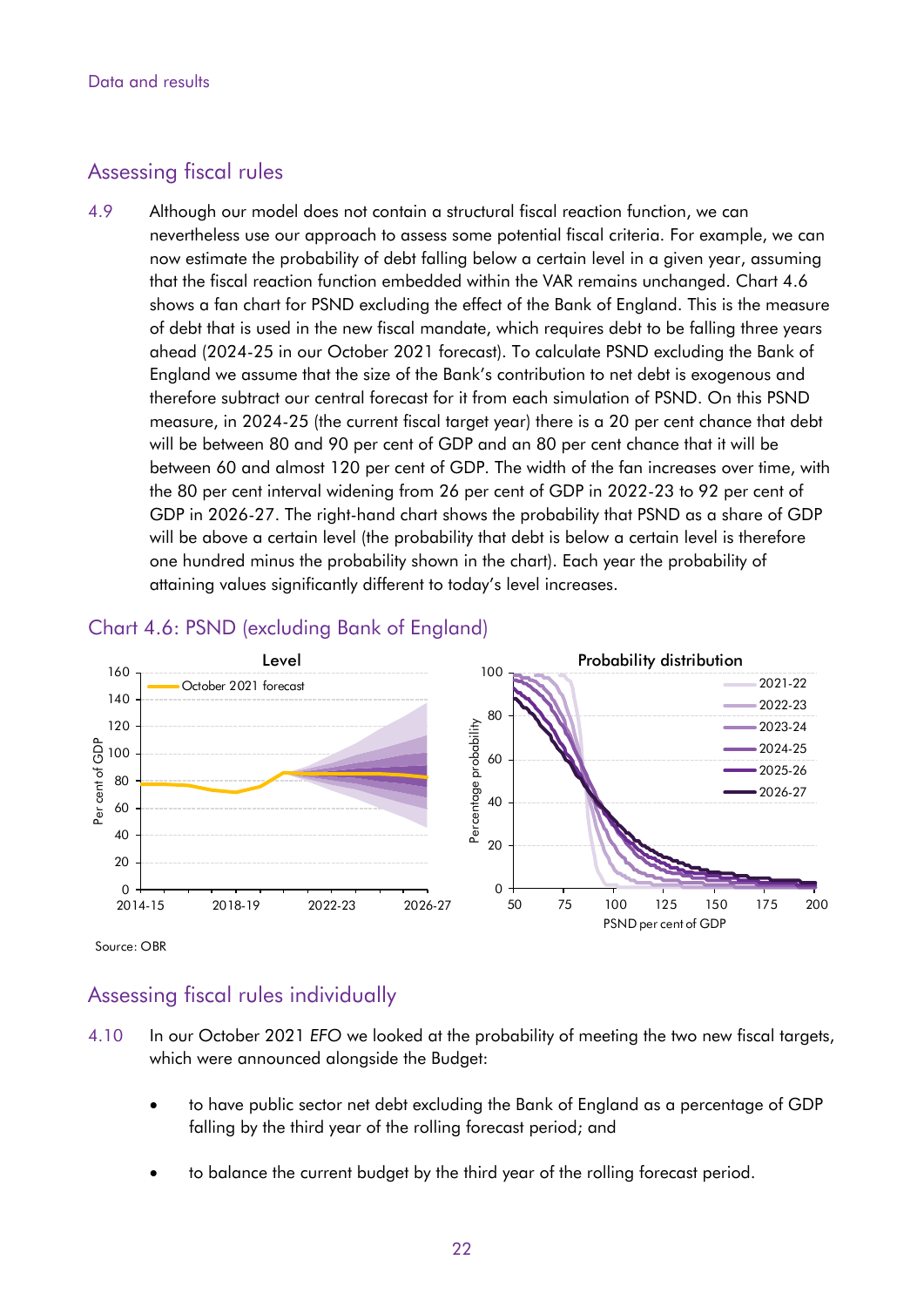- 4.11 Both are rolling targets three years ahead, so each year the target moves forward one year. For our October 2021 forecast, the reference year was therefore 2024-25.
- 4.12 To assess the probability of debt falling in 2024-25, we can calculate the fraction of simulations in which debt falls in that year. This suggests a 54 per cent chance of debt falling and the fiscal mandate being met (Chart 4.7). This is the same probability suggested by the historical error approach.<sup>24</sup> The bands closest to the median of the fans are similar in both approaches so it is not surprising that they generate similar probabilities for meeting a target on which there is a modest headroom in our central forecast. The two fans differ more in the outer bands, where those of the stochastic simulation approach are somewhat wider.



### Chart 4.7: Year-on-year change in PSND (excluding Bank of England) fan charts

4.13 Stochastic simulations can also be used to assess the probability of meeting the current budget balance target in 2024-25. To calculate the current balance, we assume that public sector net investment is exogenous and therefore subtract our central forecast for it from each simulation of PSNB. Chart 4.8 shows the probability fan around the current budget deficit, which gives a probability of this condition being met of 61 per cent. That is again the same probability as under the historical error approach (given the similarity of the central bands we would expect both approaches to give similar probabilities for a fiscal target met with a modest headroom in our central forecast). Again, the fans generated by the stochastic simulation approach are somewhat wider than those based on historical forecast errors, particularly in the near term. The current budget balance fan has less of a negative skew (or equivalently, there is less of a positive skew in the current deficit shown in Chart 4.8) in this approach. This reflects the inclusion of a different period of shocks, with the stochastic simulation approach including the very high levels of unanticipated inflation experienced in the 1970s. Drawing the shocks from 1998, as in the historical error fan chart, would produce a similar skew (though a wider fan).

<sup>&</sup>lt;sup>24</sup> We can use the historical error approach to produce a fan chart for year-on-year changes in PSND by looking at past errors in individual years but as set out in paragraph 2.8 we cannot use it to produce a fan chart around the level of PSND across our five year forecast period.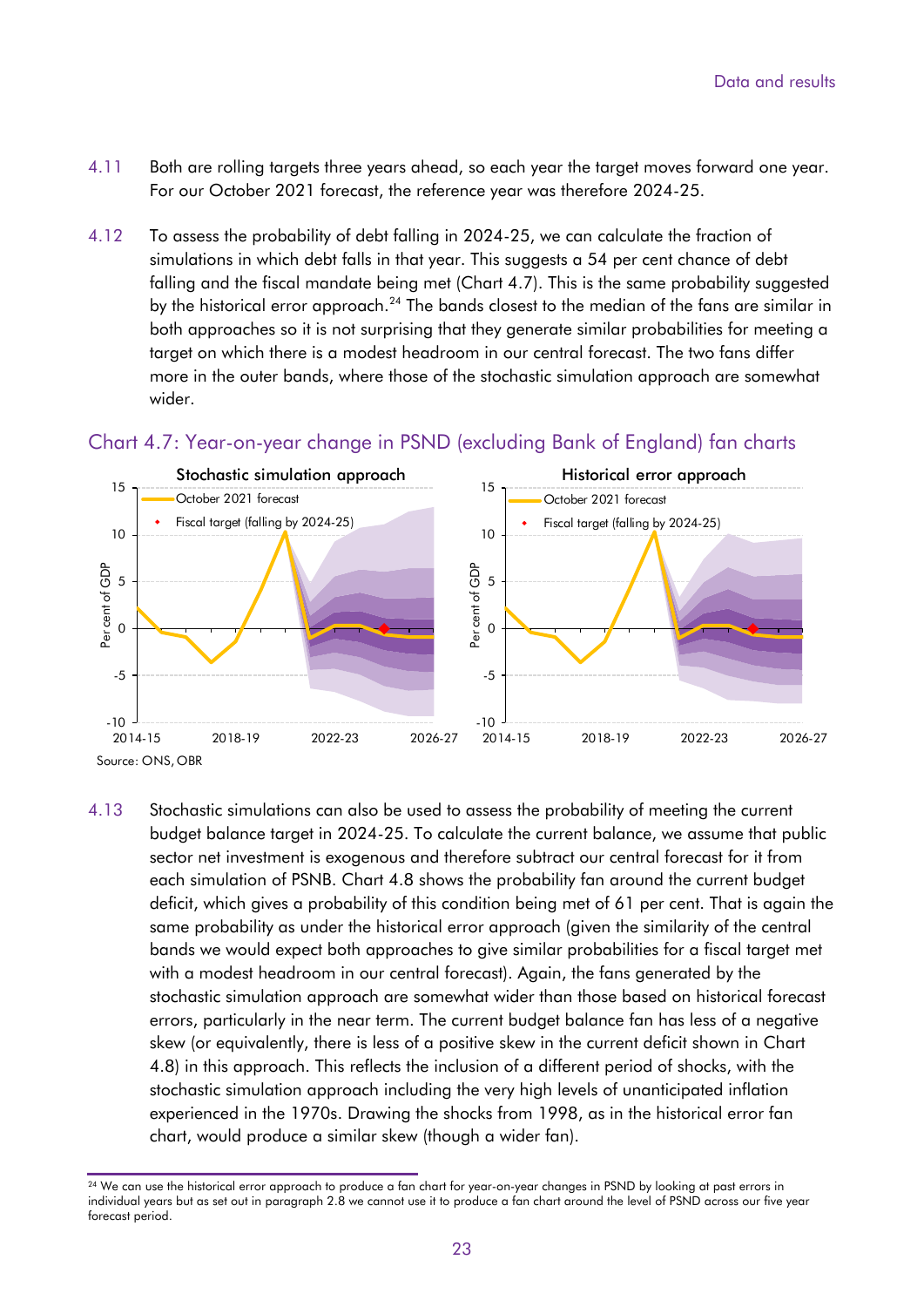

#### Chart 4.8: Current budget deficit fan charts

### Assessing fiscal rules jointly

4.14 We can also use the simulations to estimate the probability of meeting *both* these targets simultaneously in 2024-25 (the fraction of simulations where debt falls as a share of GDP *and* the current budget is in surplus). This is something we cannot do with the historical errors approach as we do not have a joint distribution of errors. Chart 4.9 shows a scatter plot of the different simulation values for the current budget and change in debt in 2024- 25, where the darkness of the area signifies a concentration of outcomes. The bottom two quadrants show instances where PSND is falling (in 54 per cent of simulations), the two quadrants on the right show instances where the current budget in surplus (61 per cent of simulations), while the bottom right quadrant shows instances where both targets are met at the same time (just 40 per cent of simulations). This shows that while both targets are met in our central October 2021 forecast (the red diamond), on average across all the simulated futures there are more occasions where one or both targets are missed than there are where both are met together.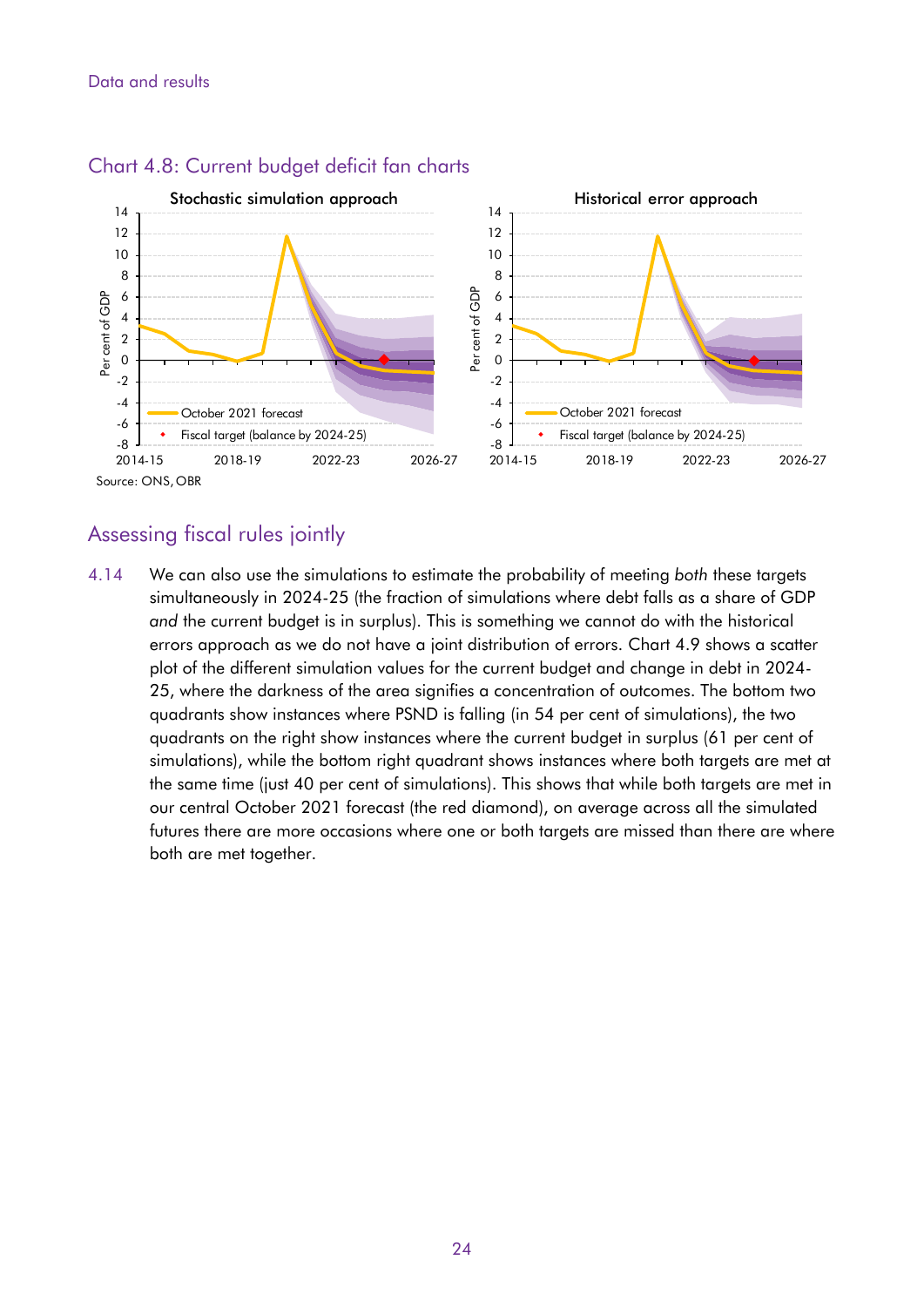

## Chart 4.9: 10,000 simulations of current balance and change in PSND in 2024-25

Source: OBR

Meeting PSND falling (probability 54 per cent)

4.15 Chart 4.9 also shows that while most simulation values in the target year are relatively close together there are some large outliers – many in the top left quadrant. As Table 4.1 shows, 4.1 per cent of the 10,000 simulations have PSND rising by over 20 per cent, while 2.4 per cent have a current deficit of greater than 10 per cent, with 1.6 per cent of the simulations meeting both of these conditions (the large outliers in the top left quadrant of Chart 4.9). That is similar to the proportion of pandemic-affected years in our sample, i.e. 1 in 65 or 1.5 per cent. There are fewer outliers in the other quadrants of the chart.

|            | PSND change      | Current budget   | Joint                 |
|------------|------------------|------------------|-----------------------|
|            | $>20$ per cent   | $<$ -10 per cent | Top left quadrant     |
| Proportion | 4.1              | 2.4              | 1.6                   |
|            | $>20$ per cent   | $>10$ per cent   | Top right quadrant    |
| Proportion | 4.1              | 1.7              | $0.2^{\circ}$         |
|            | $<$ -20 per cent | $<$ -10 per cent | Bottom left quadrant  |
| Proportion | 0.8              | 2.4              | 0.0                   |
|            | $<$ -20 per cent | $>10$ per cent   | Bottom right quadrant |
| Proportion | 0.8              |                  | 0.3                   |

### Table 4.1: Proportion of outlier simulation values in 2024-25 (per cent)

### Sensitivity of fiscal rules assessment to the period shocks are drawn over

4.16 The width and skew of the fans are affected by the sample period from which the shocks are drawn, which will also affect the probability of meeting fiscal rules. But as we align the median of the fan chart with our central forecast, the period shocks are sampled from will not affect whether the rule is met or missed (which is determined in our central forecast assuming the rule is set to target a 50 per cent probability of being met). Chart 4.10 shows the width of the fans for different shock sample periods. When the pandemic period is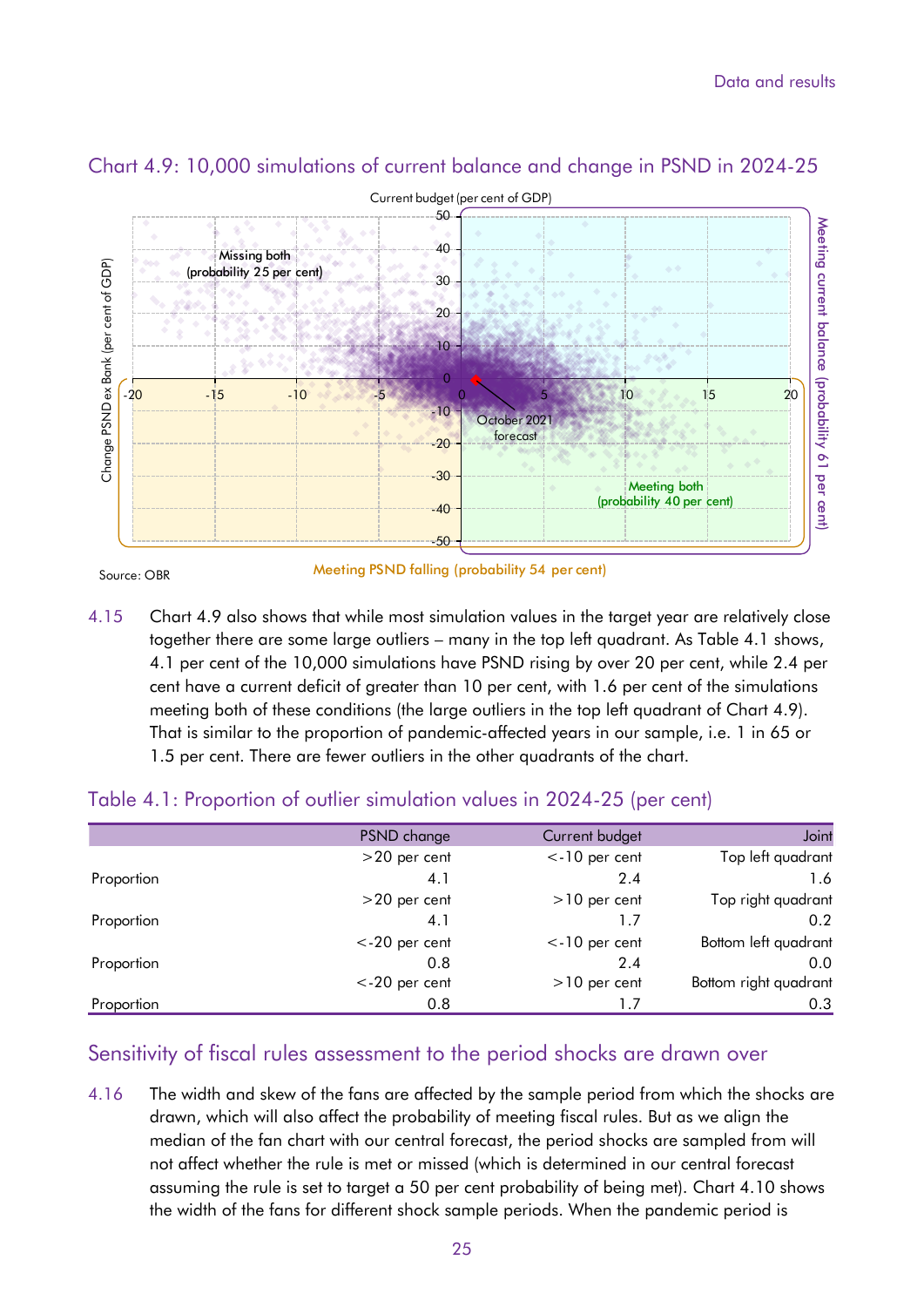excluded (i.e. drawing from 1956 to the final quarter of 2019), the width of the fan is 21 percentage points narrower in 2026-27 than when the shocks are drawn up to the second quarter of 2021. There is also less of an upward skew. The width of the fan chart narrows further when the period is set to the 'Great Moderation', the particularly benign period running from 1993 to 2006. Drawing only over the Great Moderation, the fan chart is 29 percentage points narrower by 2026-27 than drawing over the whole period. It is also the least upwardly skewed of the fan charts. Finally, drawing over the period of 1998 to the second quarter of 2021 (the period used for the historical error fan charts in the section above) produces a noticeably wider fan than using the whole period. This is because it includes both the financial crisis and the pandemic, but the sample period is much shorter, so those two very large shocks get drawn more frequently. The fan it produces also has the largest upward skew of the sample periods shown. This illustrates the importance of assuming an appropriate comparator period for the calibration of the fan chart.



#### Chart 4.10: PSND fan charts for different shock sample periods

4.17 The sample period over which shocks are drawn has the smallest effects on the bands closest to the median. Consequently, the probability of meeting a fiscal rule with a modest headroom in our central forecast is not that sensitive to the sample period chosen for the shocks. Table 4.2 shows the probability of meeting fiscal targets for the October 2021 forecast for different shock sample periods, with the probability of meeting the debt-falling target ranging only very modestly from 54 to 56 per cent, and the current budget balance target ranging from 60 to 63 per cent.

#### Table 4.2: Probability of meeting fiscal targets using different shock sample periods

|                         | Debt falling | Current balance | Joint |
|-------------------------|--------------|-----------------|-------|
| Whole period            | 54           |                 | 40    |
| Excluding pandemic      | 54           | 62              | 39    |
| 1998 to 2021            | 54           | 60              | 42    |
| <b>Great Moderation</b> | 56           | 63              |       |

Source: ONS, OBR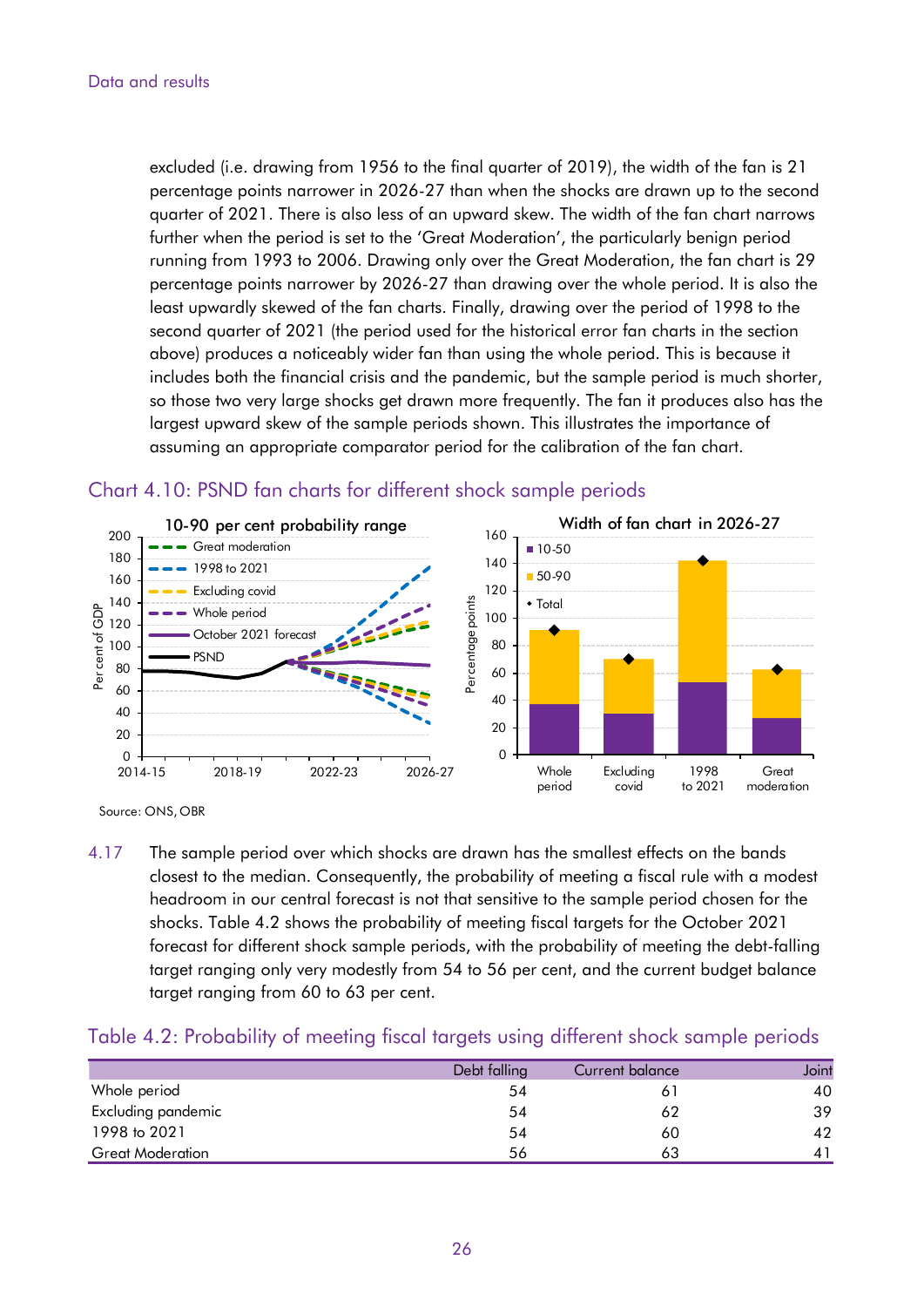#### Possible future improvements

- investigate over a longer timescale, such as: 4.18 We believe our stochastic simulation approach is now sufficiently developed for us to start using it at our next *EFO* in the Spring as our primary method for calibrating fan charts and assessing fiscal rules. But we expect to continue to refine our approach in the future. Ahead of the next forecast we will re-estimate the model equations for the latest ONS Blue Book data, and when necessary update them every year for the autumn Blue Book release. There are several further, more complicated, methodological improvements that we may
	- Extending the VAR, for instance by including lags of debt-to-GDP as exogenous variables to capture effects on interest rates and the primary deficit. Replacing the VAR equation for the primary deficit with a structural fiscal reaction function would also allow us to assess the ramifications of different fiscal rules if required by government;
	- Improving the modelling of SFAs;
	- Modelling the elements of the simulations that we have assumed to be exogenous and therefore used our central forecast values for, such as the size of the APF.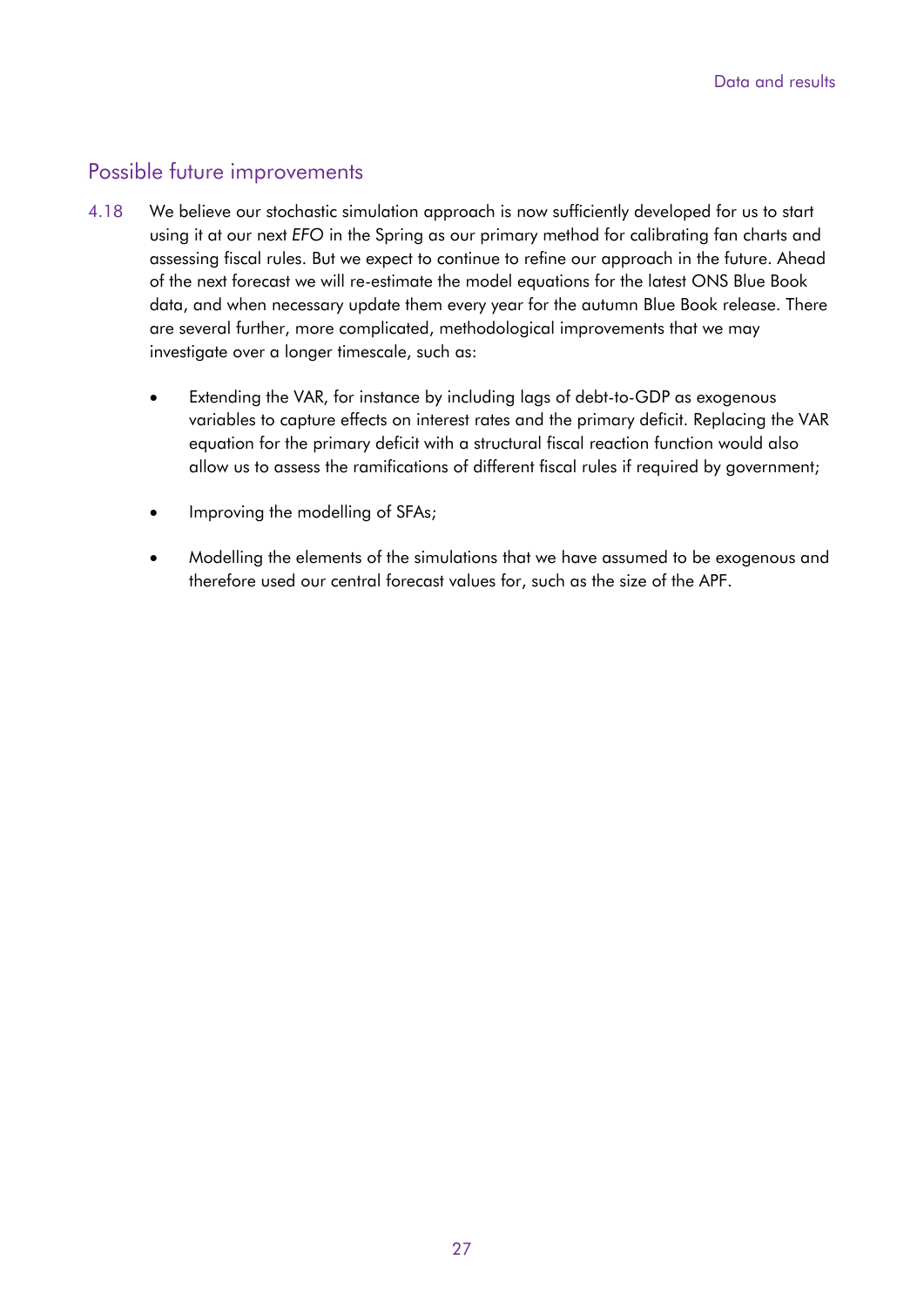# **A Data sources and diagnostics**

## Variable descriptions and sources

## Table A.1: Data and sources

| <b>Series</b>                                  | Variable<br>symbol       | ONS/Bank code                                | Frequency<br>used    | <b>Note</b>                                                                                                                                                          |
|------------------------------------------------|--------------------------|----------------------------------------------|----------------------|----------------------------------------------------------------------------------------------------------------------------------------------------------------------|
| <b>Real GDP</b>                                | g (growth)               | <b>ABMI</b>                                  | Quarterly            |                                                                                                                                                                      |
| <b>GDP</b> deflator                            | $\pi$ (inflation)        | (YBHA/ABMI)                                  | Quarterly            |                                                                                                                                                                      |
| Nominal GDP                                    |                          | YBHA (SA) KLS2<br>(NSA)                      | Quarterly            |                                                                                                                                                                      |
| Primary deficit                                | <b>PD</b>                | $-15$ ll-<br>$JW2L+JW2M+$<br>JW2P            | Quarterly            | Series seasonally adjusted                                                                                                                                           |
| <b>Bank Rate</b>                               | <b>BR</b>                | <b>IUQABEDR</b>                              | Quarterly            |                                                                                                                                                                      |
| Effective interest rate<br>$(ex$ APF $)$       | <b>EIR<sub>x</sub></b>   | (JW2P-JW2L+JW2M-<br>$MDD7$ )/<br>(HF6W-MEX2) | Quarterly            | Series seasonally adjusted                                                                                                                                           |
| Effective interest rate                        | EIR                      | $JW2P-$<br>$JW2L+JW2M)/$<br>HF6W             | Quarterly            | Series seasonally adjusted                                                                                                                                           |
| Public sector net debt                         | <b>PSND</b>              | HF6W                                         | Annual/<br>Quarterly | Pre-1974-75 annual data<br>from Bank's "A millennium of<br>macroeconomic data". Not<br>available quarterly pre-1993.<br>NCR used to create quarterly<br>back series. |
| Public sector net debt<br>$(ex$ APF $)$        | <b>PSND<sub>x</sub></b>  | HF6W-MEX2                                    | Annual/<br>Quarterly | Series seasonally adjusted                                                                                                                                           |
| Public sector net debt<br>(ex Bank of England) | <b>PSND<sub>x</sub>B</b> | <b>CPPH</b>                                  | Annual               |                                                                                                                                                                      |
| Public sector net borrowing                    | <b>PSNB</b>              | $-J5II$                                      | Annual               |                                                                                                                                                                      |
| Public sector net investment                   | <b>PSNI</b>              | $-JW2Z$                                      | Annual               |                                                                                                                                                                      |
| <b>Current balance</b>                         | CB                       | JW2T                                         | Annual               |                                                                                                                                                                      |
| Asset purchase facility                        | <b>APF</b>               | MEX2                                         | Annual/<br>Quarterly |                                                                                                                                                                      |
| Stock-flow adjustment                          | <b>SFA</b>               |                                              | Annual               | Difference in calculated<br>change in PSND and actual<br>change.                                                                                                     |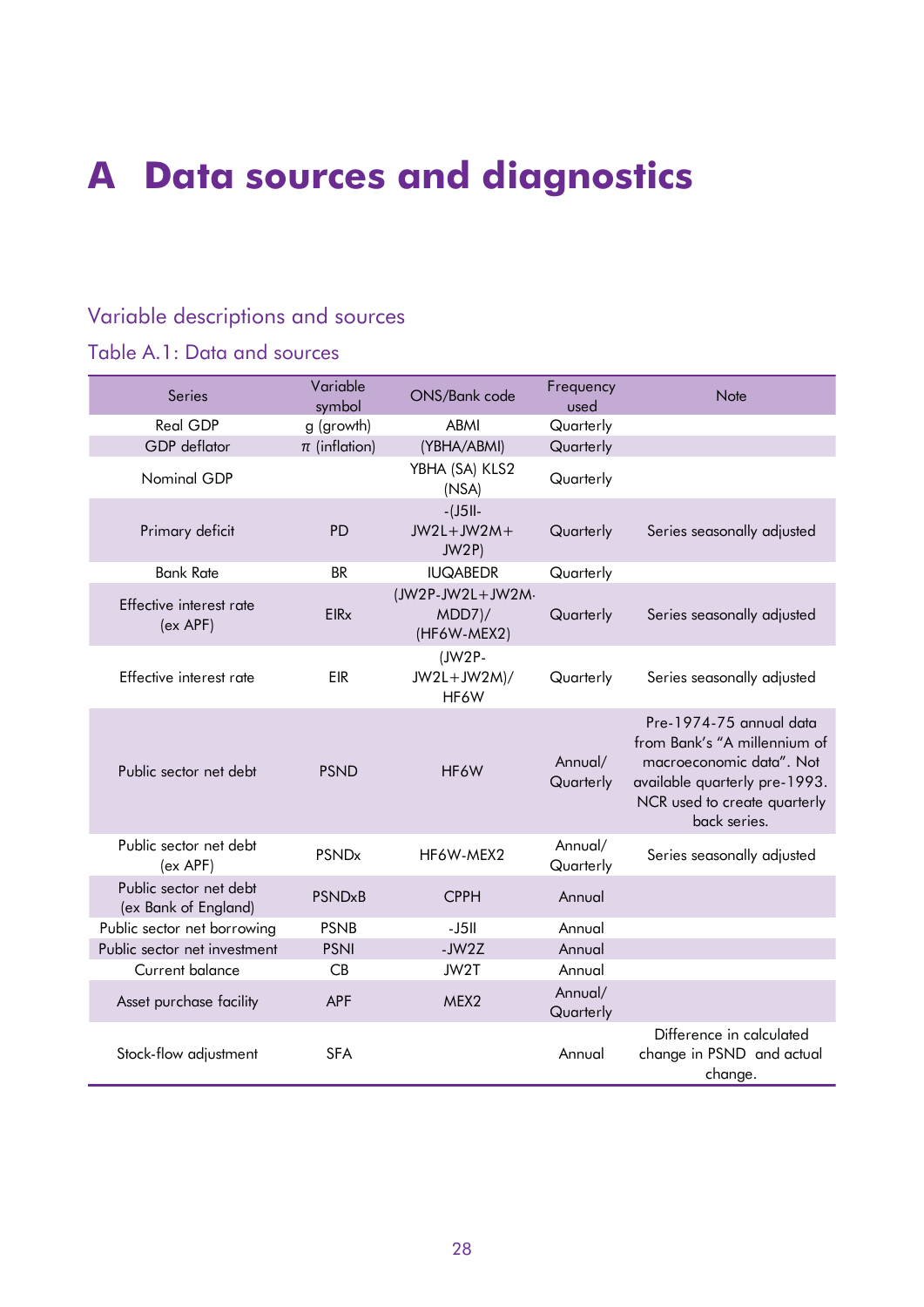## **Diagnostics**

## Table A.2: Unit root tests

| Variable                                          | Phillips-Perron test statistic | P-values  |
|---------------------------------------------------|--------------------------------|-----------|
| Real GDP growth                                   | $-15.46$                       | $0.000**$ |
| Inflation                                         | $-10.44$                       | $0.000**$ |
| Bank Rate                                         | $-1.69$                        | 0.434     |
| Effective interest rate (ex APF)                  | $-1.46$                        | 0.551     |
| Primary balance (per cent GDP)                    | $-2.88$                        | $0.049*$  |
| Memo: Null hypothesis is variable has a unit root |                                |           |

*Memo: Null hypothesis is variable has a unit root.* 

\*Reject at 5 per cent significance level.

\*\* Reject at 1 per cent significance level.

### Table A.3: VAR serial correlation test

|                | VAR 4-lags |           | VAR 5-lags (specification used) |         |
|----------------|------------|-----------|---------------------------------|---------|
| Lag            | Rao F-stat | P-value   | Rao F-stat                      | P-value |
|                | 2.04       | $0.002**$ | 0.94                            | 0.553   |
| $\overline{2}$ | 1.81       | $0.001**$ | 0.97                            | 0.534   |
| 3              | 1.63       | $0.001**$ | 1.11                            | 0.249   |
| $\overline{4}$ | 1.47       | $0.003**$ | 1.15                            | 0.152   |
| 5              | 1.36       | $0.008**$ | 1.20                            | 0.073   |
| 6              |            |           | 1.19                            | 0.072   |

*Memo: Null hypothesis is no serial correlation at lags 1 to X.* 

\* Reject at 5 per cent significance level.

\*\*Reject at 1 per cent significance level.

### Chart A.1: VAR stationarity test (inverse root circle)



Note: If no roots are outside the unit circle then the VAR satisfies the stability condition. Source: OBR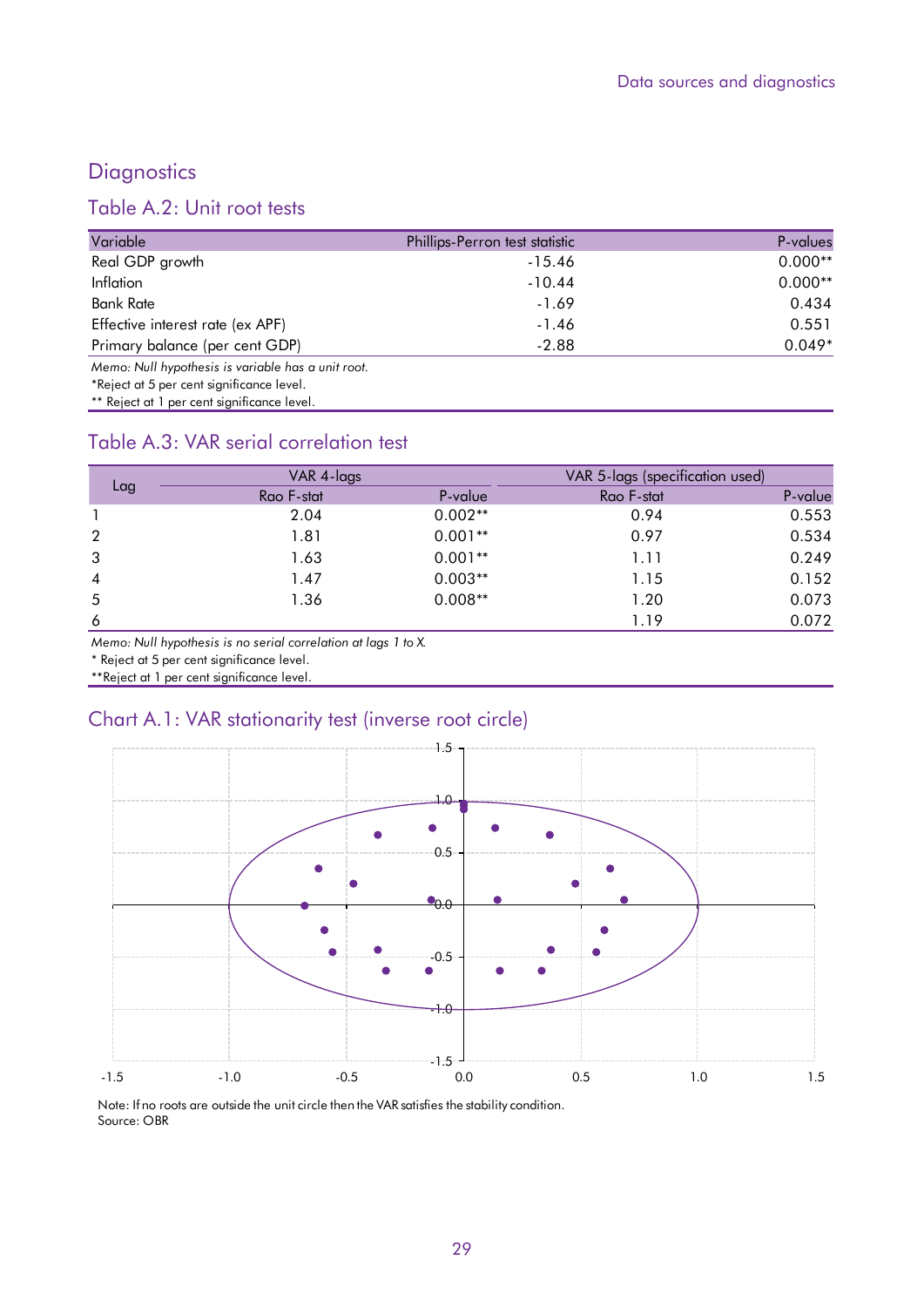

Chart A.2: VAR residuals (third quarter of 1956 to fourth quarter of 2019)

30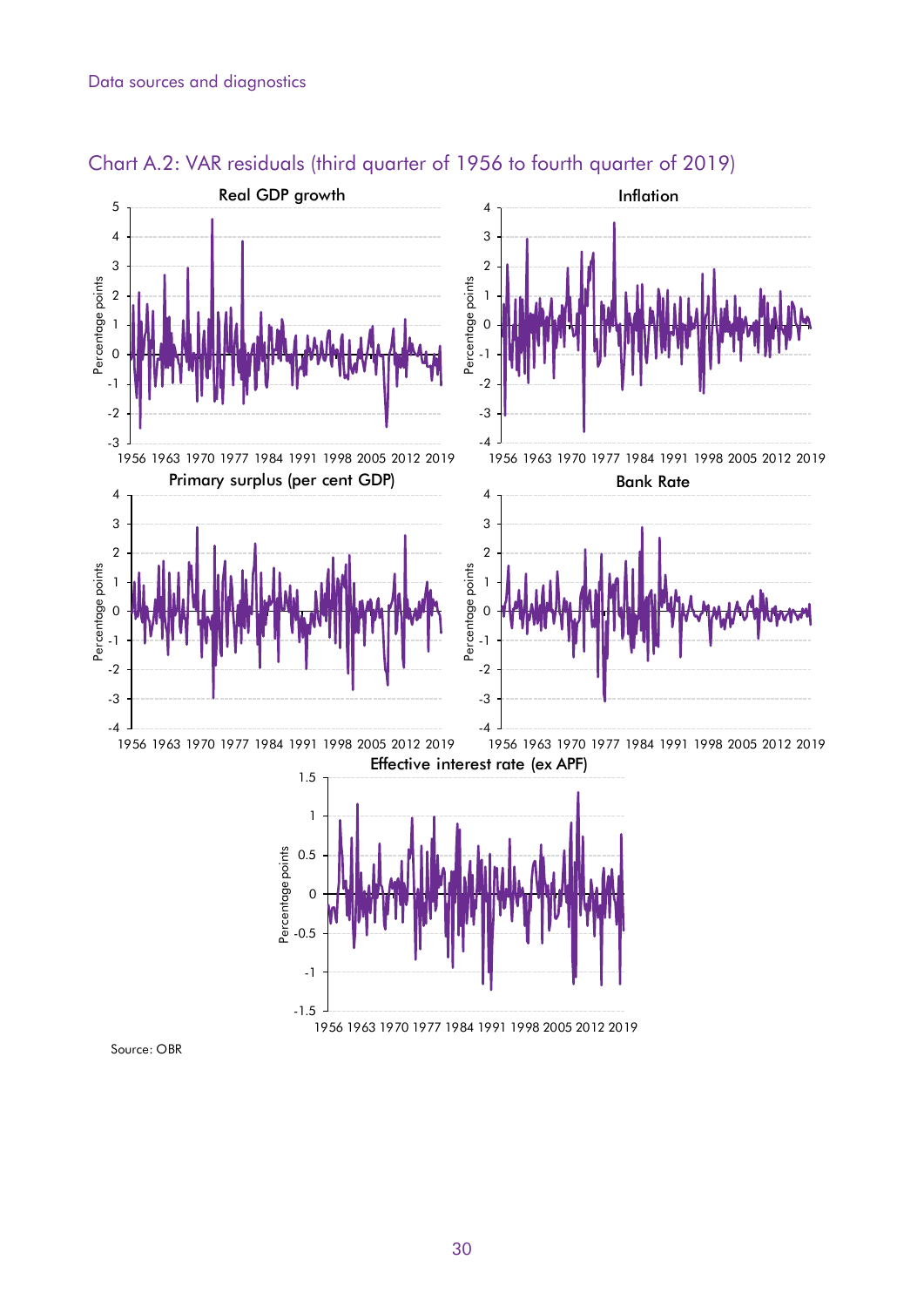## Table A.4: VAR normality of residuals test

|                | Chi-squared statistic |          | P-value     |                 |           |             |
|----------------|-----------------------|----------|-------------|-----------------|-----------|-------------|
| Component      | <b>Skewness</b>       | Kurtosis | Jaraue-Bera | <b>Skewness</b> | Kurtosis  | Jarque-Bera |
|                | 48.94                 | 260.23   | 309.16      | $0.000**$       | $0.000**$ | $0.000**$   |
| 2              | 0.05                  | 25.25    | 25.30       | 0.825           | $0.000**$ | $0.000**$   |
| 3              | 0.67                  | 7.17     | 7.84        | 0.413           | $0.007**$ | $0.020*$    |
| $\overline{4}$ | 0.84                  | 117.97   | 118.80      | 0.361           | $0.000**$ | $0.000**$   |
| 5              | 1.10                  | 7.81     | 8.92        | 0.293           | $0.005**$ | $0.012**$   |
| Joint          | 51.59                 | 418.43   | 470.02      | $0.000**$       | $0.000**$ | $0.000**$   |

*Memo: Null hypothesis is residuals follow a multivariate normal distribution.* 

\* Reject at 5 per cent significance level.

\*\* Reject at 1 per cent significance level.

## Table A.5: Stock-flow adjustment equation results

| Variable                                                                           | Coefficient | Standard error | t-statistic | P-value  |  |  |  |
|------------------------------------------------------------------------------------|-------------|----------------|-------------|----------|--|--|--|
| Constant                                                                           | -0.19       | 0.164          | -117        | 0.25     |  |  |  |
| GDP dummy                                                                          | 3.72        | 0.536          | 6.95        | $0.00**$ |  |  |  |
| Memo: Adjusted $R^2$ 0.43. GDP dummy takes value 1 if real GDP falls, 0 otherwise. |             |                |             |          |  |  |  |

\*\*Significant at 1 per cent level.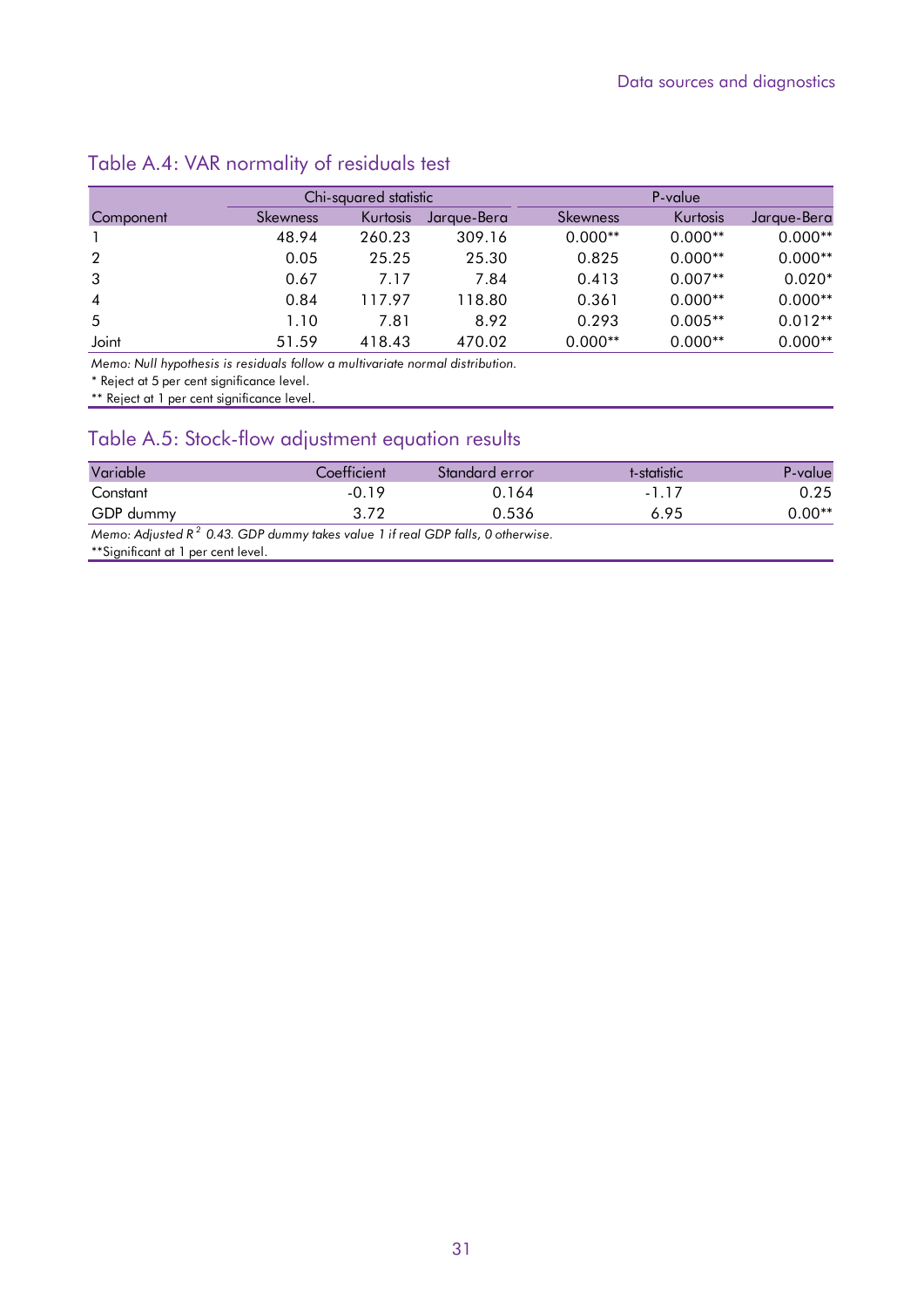# **References**

Banerjee, N., and Abhiman, D., (2011), "*Fan chart: methodology and its application to inflation forecasting in India."* RBI working paper series.

 *approach for EU countries*" Directorate General Economic and Financial Affairs (DG ECFIN), Berti, K. (2013), "*Stochastic public debt projections using the historical variance-covariance matrix*  European Commission.

Bouabdallah, O., et al. (2017), *"Debt sustainability analysis for euro area sovereigns: a methodological framework."* ECB Occasional Paper, (185).

Britton, E., Fisher, P., & Whitley, J. (1998), *"The Inflation Report projections: understanding the fan chart." The Bank of England* 

Carton, B., & Fouejieu, A. (2020), "*Assessing Dutch Fiscal and Debt Sustainability*." IMF working Paper No. 2020/269

Casey, E., & Purdue, D. (2021), "*Maq: A Macro-Fiscal Model for Ireland*." Irish Fiscal Advisory Council Working Paper Series No. 13.

Cherif, R., & Hasanov, F. (2012), "*Public debt dynamics: The effects of austerity, inflation, and growth shocks*" IMF Working Paper No. 12/230.

Cuerpo, C., & Ramos, J. M. (2015), "*Spanish Public Debt Sustainability Analysis" Hacienda Publica Espanola*, (215), 95.

European Commission (2021), "*Debt sustainability monitor 2020*" European Commission Institutional Paper 143.

IMF (2011), "*Modernizing the framework for fiscal policy and public debt sustainability analysis"* IMF *Policy Papers*, *2011*(034)

IMF (2021), *"Review of the Debt Sustainability Framework for Market Access Countries"*, IMF Front Matter, *Policy Papers*, *2021*(003)

Irish Fiscal Council (2021), "*Fiscal Assessment Report"*

Jaramillo, L., Mulas-Granados, C., and Kimani, E. (2016), "*The blind side of public debt spikes*", IMF working paper number 16/202.